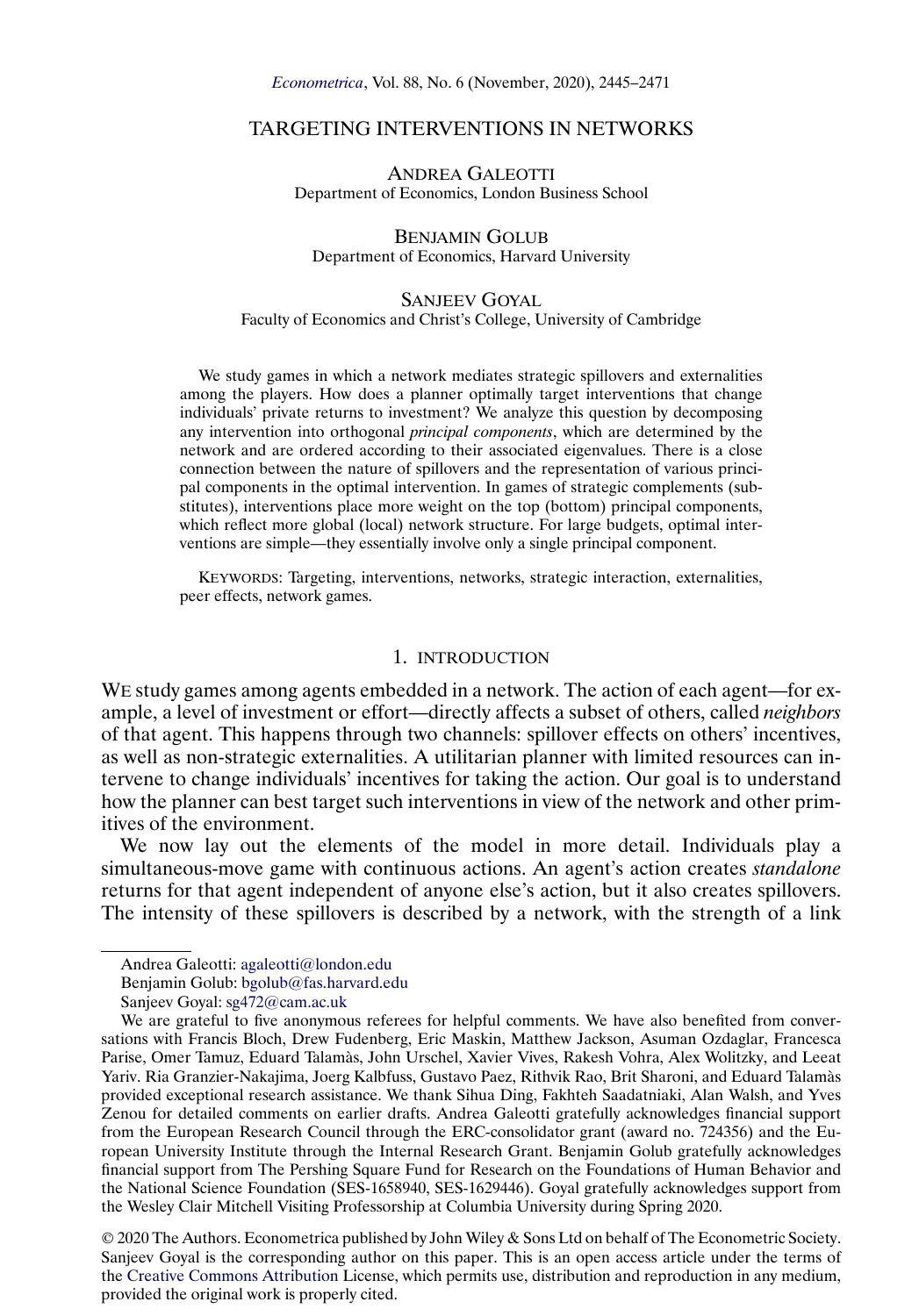<span id="page-1-0"></span>between two individuals reflecting how strongly the action of one affects the marginal returns experienced by the other. The effects may take the form of strategic complements or strategic substitutes. In addition to standalone returns and incentive spillovers, there may be positive or negative externalities imposed by network neighbors on each other.<sup>1</sup> Before this game is played, the planner can target some individuals and alter their standalone marginal returns from status quo levels. The cost of the intervention is increasing in the magnitude of the change and is separable across individuals. The planner seeks to maximize the utilitarian welfare under equilibrium play of the game, subject to a budget constraint on the cost of the intervention. Our results characterize the optimal intervention policy, showing how it depends on the network, the nature of spillovers, the status quo incentives, and the budget.

An intervention on one individual has direct and indirect effects on the incentives of others. These effects depend on the network and on whether the game features strategic substitutes or complements. For example, suppose the planner increases a given individual's standalone marginal returns to effort, thereby increasing his effort. If actions are strategic complements, this will push up the incentives of the targeted individual's neighbors. That will increase the efforts of the neighbors of these neighbors, and so forth, creating aligned feedback effects throughout the network. In contrast, under strategic substitutes, the same intervention will discourage the individual's neighbors from exerting effort. However, the effect on those neighbors' neighbors will be positive—that is, in the same direction as the effect on the targeted agent. This interplay between spillovers and network structure makes targeting interventions a complex problem.

At the heart of our approach is a particular way to organize the spillover effects in terms of the *principal components*, or eigenvectors, of the matrix of interactions. Any change in the vector of standalone marginal returns can be expressed in a basis of these principal components. This basis has three special properties: (a) when standalone marginal returns are exogenously changed in the direction of a principal component, the effect is to change equilibrium actions *in the same direction*; (b) the magnitude of the effect is a multiple of the magnitude of the exogenous change, and the multiplier is determined by an eigenvalue of the network corresponding to that principal component; (c) the principal components are orthogonal, so the effects along various principal components can be treated separately. The three properties we have listed permit us to express the effect of interventions on actions, and on welfare, in a way that facilitates a simple characterization of optimal interventions.

Our main result, Theorem [1,](#page-9-0) characterizes the optimal intervention in terms of how similar it is to various principal components—or, in other words, how strongly represented various principal components are in it.<sup>2</sup> Building on this characterization, Corollary [1](#page-10-0) describes how the nature of the strategic interaction shapes which principal components figure most prominently in the optimal intervention. The principal components can be ordered by their associated eigenvalues (from high to low). In games of strategic complements, the optimal intervention is, after a suitable normalization, most similar to the first principal component—the vector of individuals' *eigenvector centralities* in the

<sup>1</sup>This framework encompasses a number of well-known economic examples from the literature: spillovers in educational/criminal effort [\(Ballester, Calvó-Armengol, and Zenou](#page-25-0) [\(2006\)](#page-25-0)), research collaboration among firms [\(Goyal and Moraga-Gonzalez](#page-25-0) [\(2001\)](#page-25-0)), local public goods [\(Bramoullé and Kranton](#page-25-0) [\(2007\)](#page-25-0)), investment games and beauty contests [\(Angeletos and Pavan](#page-25-0) [\(2007\)](#page-25-0), [Morris and Shin](#page-26-0) [\(2002\)](#page-26-0)), and peer effects in smoking [\(Jackson, Rogers, and Zenou](#page-25-0) [\(2017\)](#page-25-0)).

<sup>&</sup>lt;sup>2</sup>We use the standard notion of cosine similarity: the similarity of two vectors is the cosine of the angle between them in a plane they jointly define.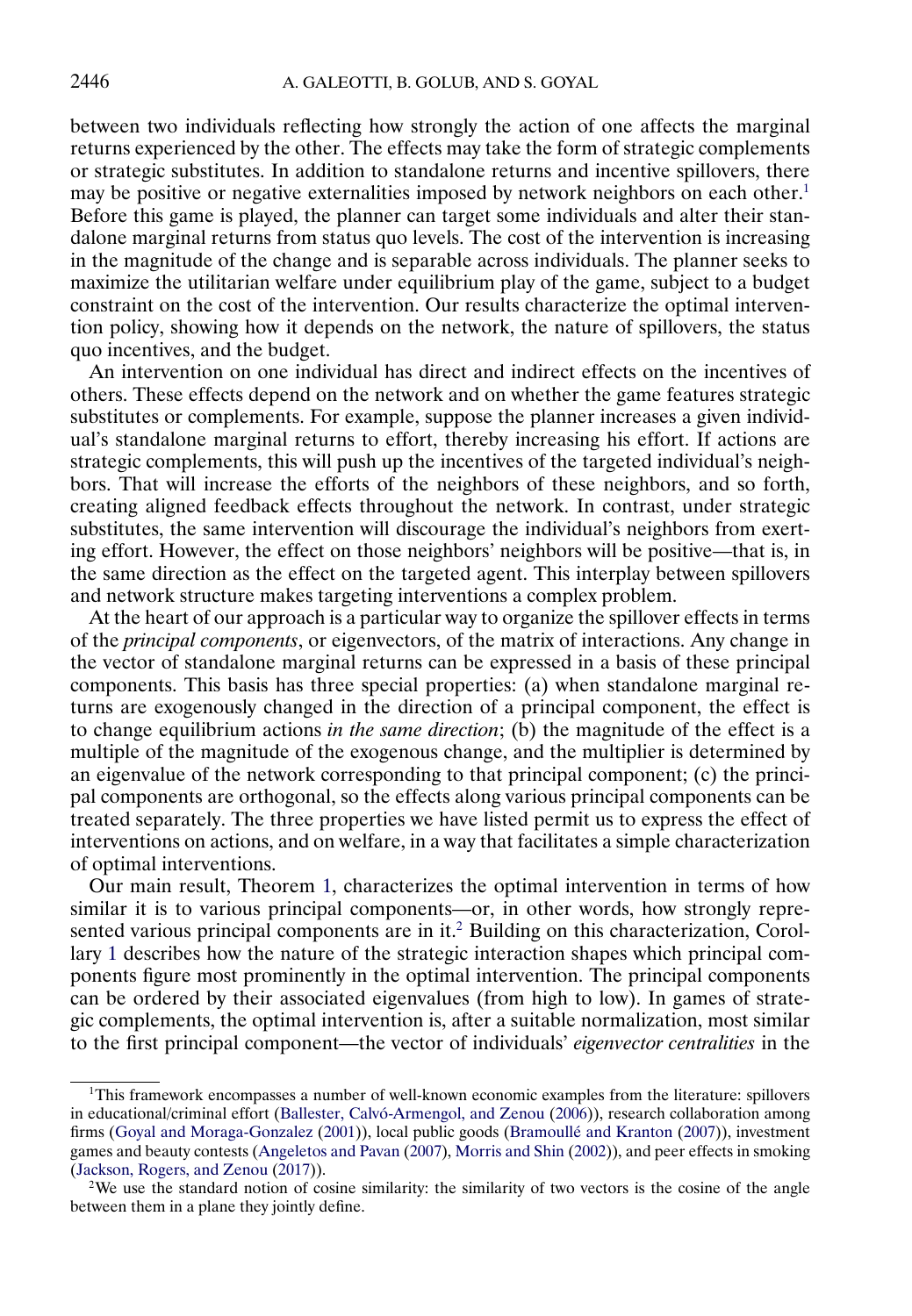<span id="page-2-0"></span>network of strategic interactions. It is then progressively less similar to principal components with smaller eigenvalues. In games of strategic substitutes, the order is reversed: the optimal intervention is most similar to the *last* (lowest-eigenvalue) principal component. The "higher" principal components capture the more global structure of the network: this is important for taking advantage of the aligned feedback effects arising under strategic complementarities. The "lower" principal components capture the local structure of the network: they help the planner to target the intervention so that it does not cause crowding out between adjacent neighbors; this is an important concern when actions are strategic substitutes.

We then turn to the study of *simple* optimal interventions, that is, ones where the relative intervention on the incentives of each node is determined by a single network statistic of that node, and invariant to other primitives (such as status quo incentives). Propositions [1](#page-10-0) and [2](#page-12-0) show that, for large enough budgets, the optimal intervention is simple: in games of strategic complements, the optimal intervention vector is proportional to the first principal component, while in games of strategic substitutes, it is proportional to the last one.3 Moreover, the network structure determines how large the budget must be for optimal interventions to be simple. In games of strategic complements (substitutes), the important statistic is the gap between the top (bottom) two eigenvalues of the network of strategic interactions. When this gap is large, even at moderate budgets the intervention is simple.

Theorem [1,](#page-9-0) our characterization of optimal interventions, is derived in a deterministic setting where the planner knows the status quo standalone marginal returns of all individuals. Our methods can also be used to study optimal interventions assuming the planner does not know these returns but knows only their distribution. Propositions [3](#page-16-0) and [4](#page-17-0) characterize optimal interventions in a stochastic setting. These show that suitable analogues of the main insights extend: the order of the principal components corresponds to how heavily they are represented in the optimal intervention.

We now place the paper in the context of the literature. The intervention problem we study concerns optimal policy in the presence of externalities. Research over the past two decades has deepened our understanding of the empirical structure of networks and the theory of how networks affect strategic behavior.<sup>4</sup> This has led to the study of how policy design should incorporate information about networks. Network interventions are currently an active subject of research not only in economics but also in related disciplines such as computer science, sociology, and public health.<sup>5</sup> The main contribution of this paper is methodological. It lies in (i) using the principal components approach to decompose the effect of an intervention on social welfare and (ii) using the structure afforded by this decomposition to characterize optimal interventions. Of special interest is the close

<sup>&</sup>lt;sup>3</sup>In similarity terms, this means that the optimal intervention has a cosine similarity of nearly 1 to the first or last principal component (depending on the case), and a similarity of nearly 0 to all other principal components. 4See, for example, [Goyal, Moraga, and van der Leij](#page-25-0) [\(2006\)](#page-25-0), [Ballester, Calvó-Armengol, and Zenou](#page-25-0) [\(2006\)](#page-25-0),

[Bramoullé, Kranton, and d'Amours](#page-25-0) [\(2014\)](#page-25-0), and [Galeotti, Goyal, Jackson, Vega-Redondo, and Yariv](#page-25-0) [\(2010\)](#page-25-0).

<sup>5</sup>For a general introduction to the subject, see [Rogers\(1983\)](#page-26-0), [Kempe, Kleinberg, and Tardos](#page-25-0) [\(2003\)](#page-25-0), [Borgatti](#page-25-0) [\(2006\)](#page-25-0), and [Valente](#page-26-0) [\(2012\)](#page-26-0). Within economics, a prominent early contribution is [Ballester, Calvó-Armengol,](#page-25-0) [and Zenou](#page-25-0) [\(2006\)](#page-25-0); recent contributions include [Banerjee, Chandrasekhar, Duflo, and Duflo](#page-25-0) [\(2013\)](#page-25-0), [Belhaj,](#page-25-0) [Deroïan and Safi](#page-25-0) [\(2020\)](#page-25-0), [Bloch and Querou](#page-25-0) [\(2013\)](#page-25-0), [Candogan, Bimpikis, and Ozdaglar](#page-25-0) [\(2012\)](#page-25-0), [Demange](#page-25-0) [\(2017\)](#page-25-0), [Fainmesser and Galeotti](#page-25-0) [\(2017\)](#page-25-0), [Galeotti and Goyal](#page-25-0) [\(2009\)](#page-25-0), [Galeotti and Rogers](#page-25-0) [\(2013\)](#page-25-0), [Leduc, Jack](#page-26-0)[son, and Johari](#page-26-0) [\(2017\)](#page-26-0), and [Akbarpour, Malladi, and Saberi](#page-24-0) [\(2020\)](#page-24-0).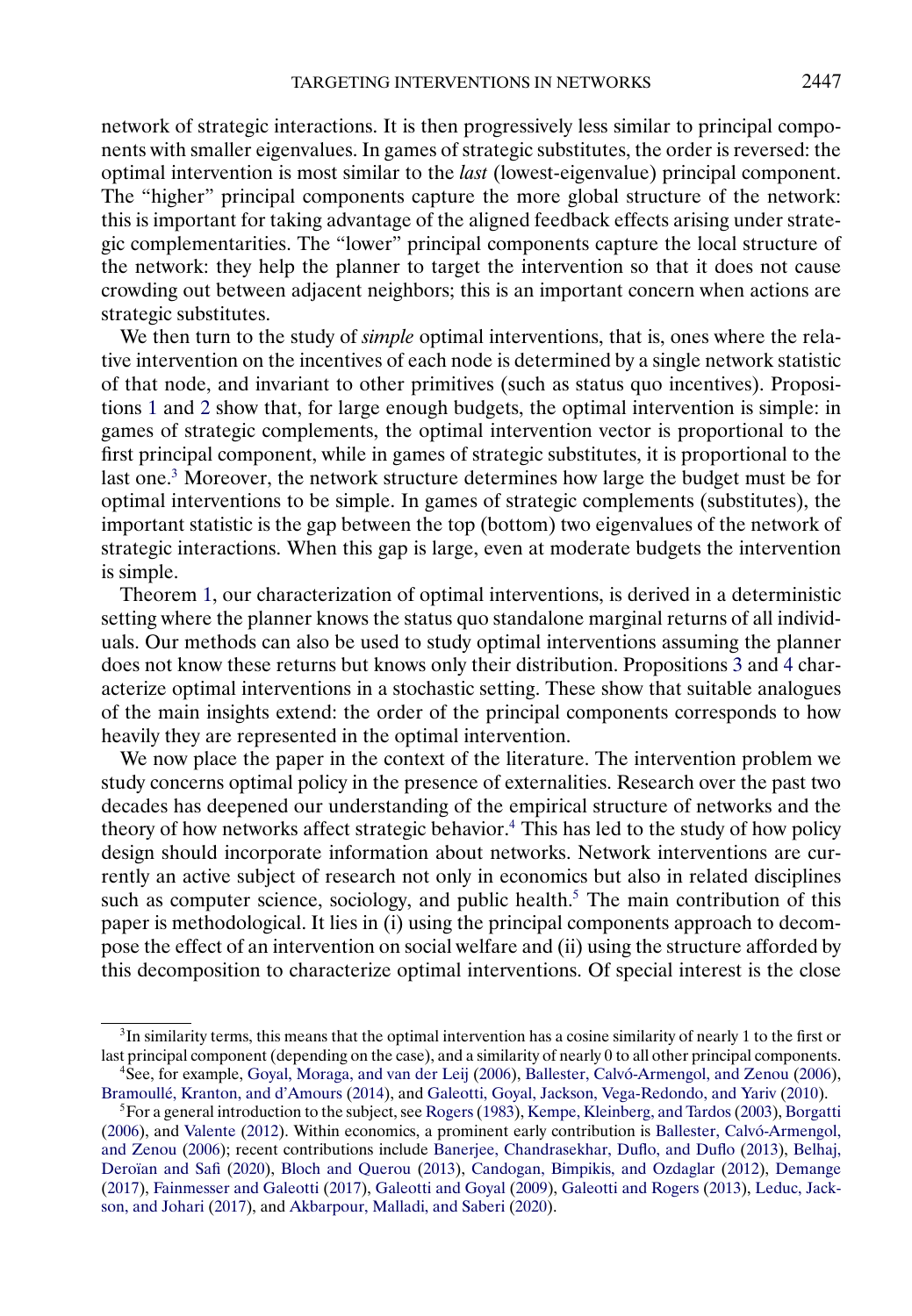<span id="page-3-0"></span>relation between the strategic structure of the game (whether it features strategic complements or substitutes) and the appropriate principal components to target.<sup>6</sup>

The rest of the paper is organized as follows. Section 2 presents the optimal intervention problem. Section [3](#page-6-0) sets out how we apply a principal component decomposition to our game. Section [4](#page-8-0) characterizes optimal interventions. Section [5](#page-15-0) studies a setting where the planner has incomplete information about agents' standalone marginal returns. Section [6](#page-18-0) concludes. The [Appendix](#page-19-0) contains the proofs of the main results—those in Section [4.](#page-8-0) The Supplemental Material [\(Galeotti, Golub, and Goyal](#page-25-0) [\(2020\)](#page-25-0)) presents the proofs of other results and discusses a number of extensions.

### 2. THE MODEL

We consider a simultaneous-move game among individuals  $\mathcal{N} = \{1, \ldots, n\}$ , where  $n \ge 2$ . Individual *i* chooses an action,  $a_i \in \mathbb{R}$ . The vector of actions is denoted by  $a \in \mathbb{R}^n$ . The payoff to individual *i* depends on this vector,  $a$ , the *network* with adjacency matrix  $G$ , and other parameters, as described below:

$$
U_i(\boldsymbol{a}, \boldsymbol{G}) = a_i \bigg(b_i + \beta \sum_{j \in \mathcal{N}} g_{ij} a_j\bigg) - \underbrace{\frac{1}{2} a_i^2}_{\text{private costs}} + \underbrace{P_i(\boldsymbol{a}_{-i}, \boldsymbol{G}, \boldsymbol{b})}_{\text{pure externalities}}.
$$
(1)

The private marginal returns, or benefits, from increasing the action  $a_i$  depend both on i's own action,  $a_i$ , and on others' actions. The coefficient  $b_i \in \mathbb{R}$  corresponds to the part of i's marginal return that is independent of others' actions, and is thus called i's *standalone marginal return*. The contribution of others' actions to i's marginal return is given by the term  $\beta \sum_{j \in \mathcal{N}} g_{ij} a_j$ . Here  $g_{ij} \ge 0$  is a measure of the strength of the interaction between i and j; we assume that for every  $i \in N$ ,  $g_{ii} = 0$ —there are no self-loops in the network G. The parameter  $\beta$  captures strategic interdependencies. If  $\beta > 0$ , then actions are strategic complements; if  $\beta < 0$ , then actions are strategic substitutes. The function  $P_i(a_{-i}, G, b)$ captures *pure externalities*—that is, spillovers that do not affect best responses. The firstorder condition for individual i's action to be a best response is

$$
a_i = b_i + \beta \sum_{j \in \mathcal{N}} g_{ij} a_j.
$$

Any Nash equilibrium action profile  $a^*$  of the game satisfies

$$
[I - \beta G]a^* = b. \tag{2}
$$

We now make two assumptions about the network and the strength of strategic spillovers. Recall that the spectral radius of a matrix is the maximum of its eigenvalues' absolute values.

ASSUMPTION 1: *The adjacency matrix* G *is symmetric*. 7

<sup>&</sup>lt;sup>6</sup>Appendix Section OA2.1 of the Supplemental Material [\(Galeotti, Golub, and Goyal](#page-25-0) [\(2020\)](#page-25-0)) presents a discussion of the relationship between principal components and other network measures that have been studied in the literature.

<sup>&</sup>lt;sup>7</sup>We extend our analysis to more general  $G$  in Supplemental Material Section OA3.2.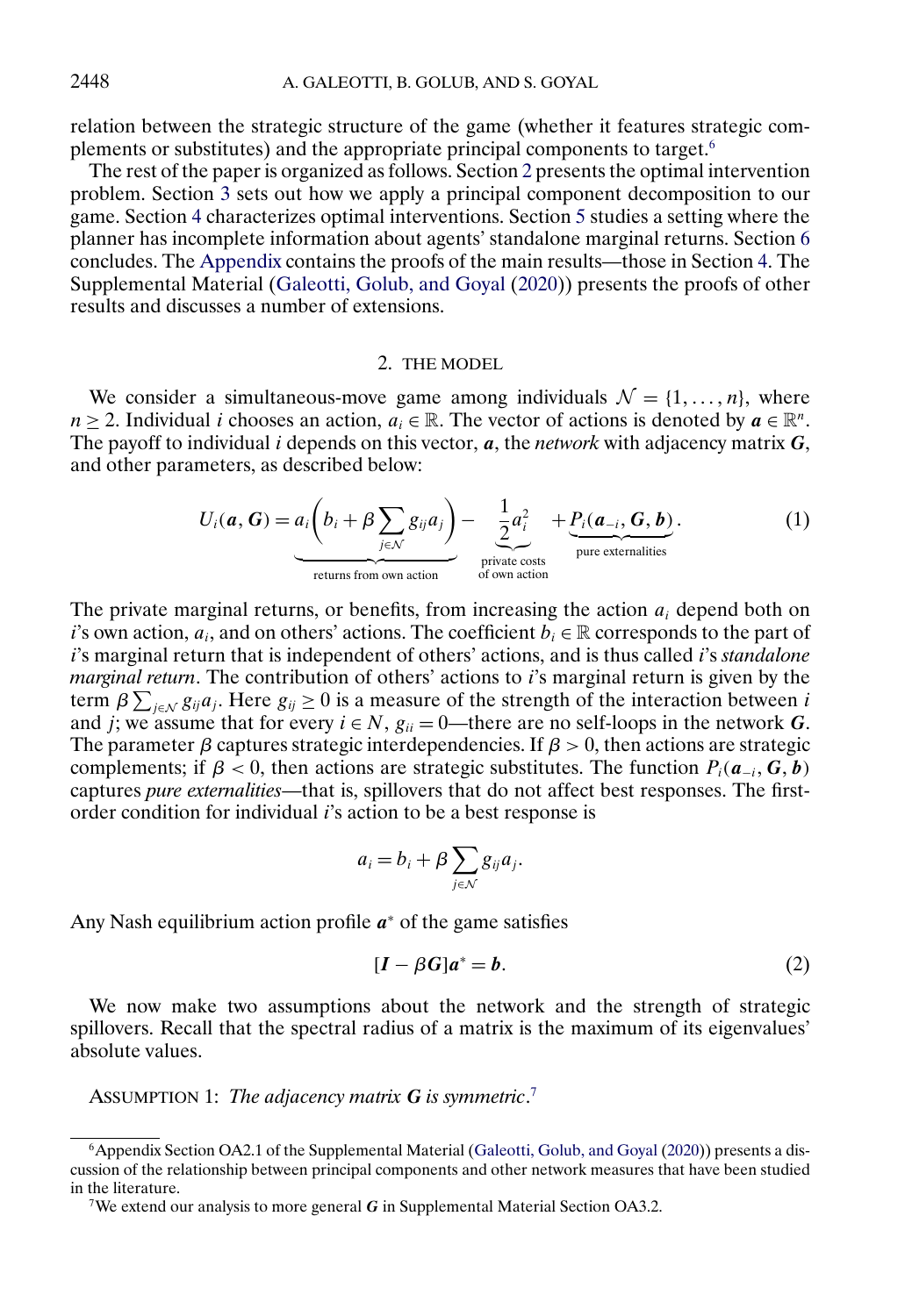<span id="page-4-0"></span>ASSUMPTION 2: *The spectral radius of* βG *is less than* 1,8 *and all eigenvalues of* G *are distinct*. (*The latter condition holds generically*.)

Assumption 2 ensures that [\(2\)](#page-3-0) is a necessary and sufficient condition for each individual to be best-responding, and also ensures the uniqueness and stability of the Nash equilibrium.<sup>9</sup> Under these assumptions, the unique Nash equilibrium of the game can be characterized by

$$
a^* = [I - \beta G]^{-1}b. \tag{3}
$$

The utilitarian social welfare at equilibrium is defined as the sum of the equilibrium utilities:

$$
W(\boldsymbol{b},\boldsymbol{G})=\sum_{i\in\mathcal{N}}U_i(\boldsymbol{a}^*,\boldsymbol{G}).
$$

The planner aims to maximize the utilitarian social welfare at equilibrium by changing a vector of status quo standalone marginal returns  $\hat{b}$  to a vector b, subject to a budget constraint on the cost of her intervention. The timing is as follows. The planner moves first and chooses her intervention, and then individuals simultaneously choose actions. The planner's incentive-targeting (IT) problem is given by

$$
\max_{b} W(b, G)
$$
  
s.t.:  $a^* = [I - \beta G]^{-1}b$ ,  

$$
K(b, \hat{b}) = \sum_{i \in \mathcal{N}} (b_i - \hat{b}_i)^2 \le C
$$
, (IT)

where C is a given budget. The function K is an *adjustment cost* of implementing an intervention.

The crucial features of the cost function are that it is separable across individuals and increasing in the magnitude of the change to each individual's incentives. We begin our analysis with the simple functional form given above capturing these features, and examine robustness in the Supplemental Material. In Section OA3.3, we further discuss the form of the adjustment costs and give extensions of the analysis to more general planner cost functions. In Section OA3.4, we examine a setting in which a planner provides monetary payments to individuals that induce them to change their actions, and show that the resulting optimal intervention problem has the same mathematical structure as the one we study in our basic model.

We present two economic applications to illustrate the scope of our model. The first example is a classical investment game, and the second is a game of providing a local public good.

EXAMPLE 1—The Investment Game: Individual *i* makes an investment  $a_i$  at a cost  $\frac{1}{2}a_i^2$ . The private marginal return on that investment is  $b_i + \beta \sum_{j \in \mathcal{N}} g_{ij} a_j$ , where  $b_i$  is individual

<sup>&</sup>lt;sup>8</sup>An equivalent condition is for  $|\beta|$  to be less than the reciprocal of the spectral radius of G.

<sup>9</sup>See [Ballester, Calvó-Armengol, and Zenou](#page-25-0) [\(2006\)](#page-25-0) and [Bramoullé, Kranton, and d'Amours](#page-25-0) [\(2014\)](#page-25-0) for detailed discussions of this assumption and the interpretation of the solution given by (3).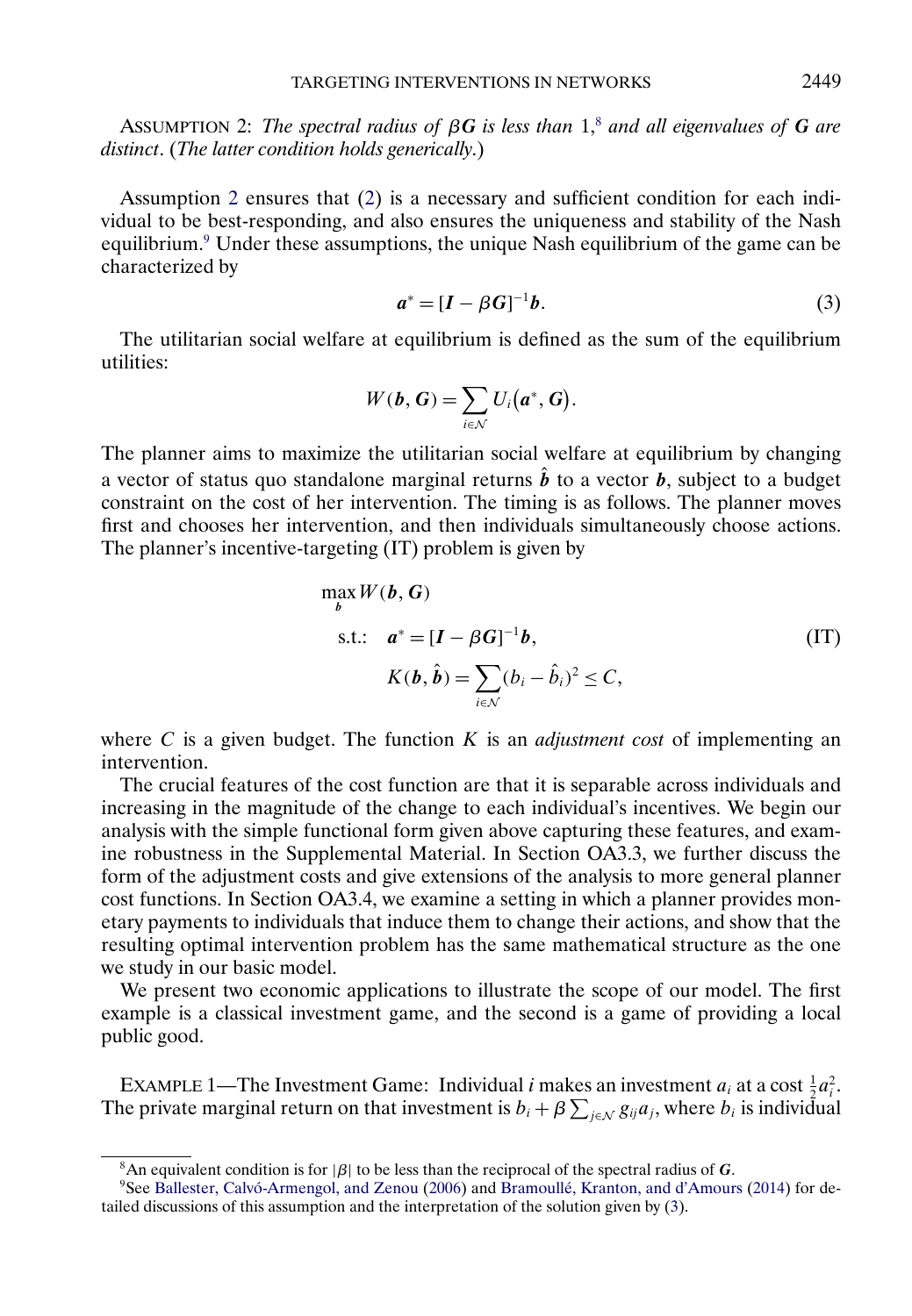i's standalone marginal return and  $\sum_{j \in \mathcal{N}} g_{ij} a_j$  is the aggregate local effort. The utility of i is

$$
U_i(\boldsymbol{a},\boldsymbol{G})=a_i\bigg(b_i+\beta\sum_{j\in\mathcal{N}}g_{ij}a_j\bigg)-\frac{1}{2}a_i^2.
$$

The case with  $\beta > 0$  reflects investment complementarities, as in [Ballester, Calvó-](#page-25-0)[Armengol, and Zenou](#page-25-0) [\(2006\)](#page-25-0). Here, an individual's marginal returns are enhanced when his neighbors work harder; this creates both strategic complementarities and positive externalities. The case of  $\beta < 0$  corresponds to strategic substitutes and negative externalities; this can be microfounded via a model of competition in a market after the investment decisions  $a_i$  have been made, as in [Goyal and Moraga-Gonzalez](#page-25-0) [\(2001\)](#page-25-0). A planner who observes the network of strategic interactions—for instance, which agents work together on joint projects—can intervene by changing levels of monitoring or encouragement relative to a status quo level.

It can be verified that the equilibrium utilities,  $U_i(\boldsymbol{a}^*, \boldsymbol{G})$ , and the utilitarian social welfare at equilibrium,  $W(b, G)$ , are as follows:

$$
U_i(\bm{a}^*, \bm{G}) = \frac{1}{2} (a_i^*)^2
$$
 and  $W(\bm{b}, \bm{G}) = \frac{1}{2} (\bm{a}^*)^T \bm{a}^*$ .

EXAMPLE 2—Local Public Goods: We next consider a local public goods problem in a framework that follows the work of [Bramoullé and Kranton](#page-25-0) [\(2007\)](#page-25-0), [Galeotti and Goyal](#page-25-0) [\(2010\)](#page-25-0), and [Allouch](#page-24-0) [\(2015,](#page-24-0) [2017\)](#page-24-0). In a local public goods problem, each agent makes a costly contribution, which brings her closer to an ideal level of public goods but also raises the levels enjoyed by her neighbors. Examples include (i) contributions to improve physical neighborhoods, such as residents clearing snow;<sup>10</sup> (ii) knowledge workers acquiring non-rivalrous information (e.g., about job applicants) that can be shared with colleagues. In example (i), the network governing spillovers is given by physical proximity, while in example (ii), it is given by organizational overlap. We now elaborate on the nature of initial incentives and the interventions in the context of example (i). Agents receive some level of municipal services at the status quo. They augment it with their own effort, and benefit (with a discount) from the efforts contributed by neighbors. A planner (say, a city councilor) who observes the network structure of physical proximity among houses can intervene to change the status quo allocation of services, tailoring it to improve incentives.

Formally, suppose that if each i contributes effort  $a_i$  to the public good, then the amount of public good  $i$  experiences is

$$
x_i = \tilde{b}_i + a_i + \tilde{\beta} \sum_{j \in \mathcal{N}} g_{ij} a_j,
$$

where  $0 < \tilde{\beta} < 1$ . The utility of *i* is

$$
U_i(\mathbf{a}, \mathbf{G}) = -\frac{1}{2}(\tau - x_i)^2 - \frac{1}{2}a_i^2,
$$

where  $\tilde{b}_i < \tau$ .

<span id="page-5-0"></span>

<sup>10</sup>Other examples include workers keeping areas on a factory floor clean and safe, and businesses in a retail area contributing to the maintenance of their surroundings.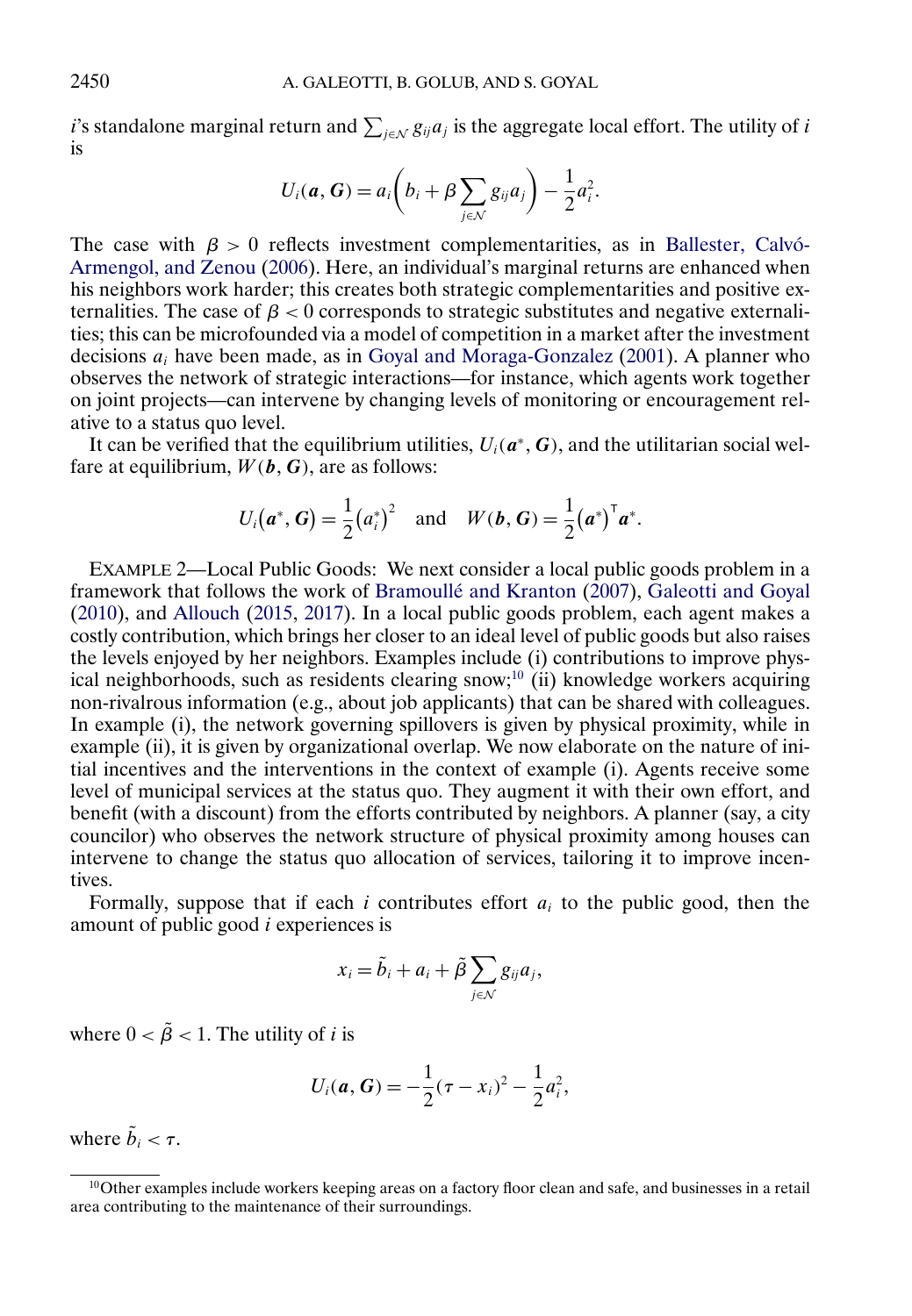<span id="page-6-0"></span>We now connect these formulas to the motivating descriptions. The optimal level of public good in the absence of any costs is  $\tau$ ; this can be thought of as the maximum that can be provided. Individual *i* has access to a base level  $\tilde{b}_i$  of the public good. Each agent can expend costly effort,  $a_i$ , to augment this base level to  $\tilde{b}_i + a_i$ . If i's neighbor j expends effort,  $a_i$ , then i has access to an additional  $\tilde{\beta}g_{ii}a_i$  units of the public good, where  $\tilde{\beta} < 1$ .

This is a game of strategic substitutes and positive externalities. Performing the change of variables  $b_i = [\tau - b_i]/2$  and  $\beta = -\tilde{\beta}/2$  (with the status quo equal to  $\hat{b}_i = [\tau - \tilde{b}_i]/2$ ) yields a best-response structure exactly as in condition [\(2\)](#page-3-0). The aggregate equilibrium utility is  $W(b, G) = -(a^*)^T a^*$ .

All the settings discussed in Examples [1](#page-4-0) and [2](#page-5-0) share a technically convenient property:

PROPERTY A: The aggregate equilibrium utility is proportional to the sum of the squares of the equilibrium actions, that is,  $W(b, G) = w \cdot (a^*)^T a^*$  for some  $w \in \mathbb{R}$ , where  $a<sup>*</sup>$  is the Nash equilibrium action profile.

Supplemental Material Section OA2.2 discusses a network beauty contest game inspired by [Morris and Shin](#page-26-0) [\(2002\)](#page-26-0) and [Angeletos and Pavan](#page-25-0) [\(2007\)](#page-25-0) which also satisfies this property. While Property A facilitates analysis, it is not essential. Supplemental Material Section OA3.1 extends the analysis to cover important cases where this property does not hold.

### 3. PRINCIPAL COMPONENTS

This section introduces a basis for the space of standalone marginal returns and actions in which, under our assumptions on  $G$ , strategic effects and the planner's objective both take a simple form.

FACT 1: If G satisfies Assumption [1,](#page-3-0) then  $G = U \Lambda U^{\dagger}$ , where:

- 1.  $\Lambda$  *is an*  $n \times n$  *diagonal matrix whose diagonal entries*  $\Lambda_{\ell\ell} = \lambda_{\ell}$  *are the eigenvalues of* G (which are real numbers), *ordered from greatest to least*:  $\lambda_1 \geq \lambda_2 \geq \cdots \geq \lambda_n$ .
- 2. U *is an orthogonal matrix*. *The th column of* U, *which we call* u , *is a real eigenvector of* G, namely, the eigenvector associated to the eigenvalue  $\lambda_{\ell}$ , which is normalized so *that*  $||u^{\ell}|| = 1$  (*in the Euclidean norm*).

For generic  $G$ , the decomposition is uniquely determined, except that any column of  $U$ is determined only up to multiplication by  $-1$ .

An important interpretation of this diagonalization is as a decomposition into *principal components*. First, consider the symmetric rank-one matrix that best approximates G in the squared-error sense—equivalently, the vector  $u$  such that

$$
\sum_{i,j\in\mathcal{N}}(g_{ij}-u_iu_j)^2
$$

is minimized. The minimizer turns out to be a scaling of the eigenvector  $u^1$ . Now, if we consider the "residual" matrix  $G^{(2)} = G - u^{(1)}(u^{(1)})$ , we can perform the same type of decomposition on  $G^{(2)}$  and obtain the second eigenvector  $u^2$  as the best rank-one approximation. Proceeding further in this way gives a sequence of vectors that constitute an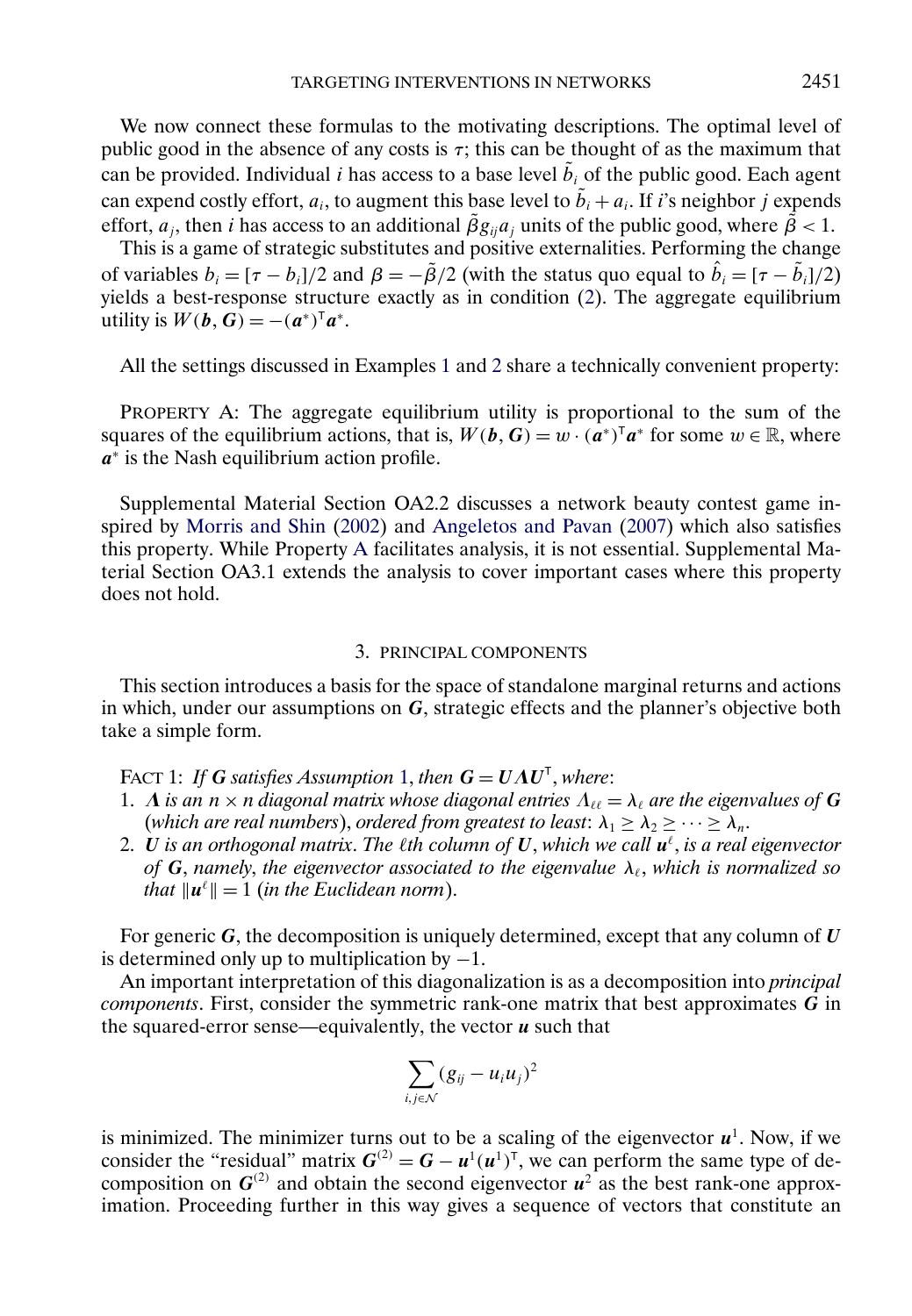<span id="page-7-0"></span>

FIGURE 1.—(Top) Eigenvectors 2, 4, 6. (Bottom) Eigenvectors 10, 12, 14. Node shading represents the sign of the entry, with the lighter shading (green) indicating a positive entry and the darker shading (red) indicating a negative entry. Node area is proportional to the magnitude of the entry.

orthonormal basis. At each step, the next vector generates the rank-one matrix that "best summarizes" the remaining structure in the matrix  $G$ .<sup>11</sup>

Figure 1 illustrates some eigenvectors/principal components of a circle network with 14 nodes, where links all have equal weight given by 1. For each eigenvector, the shading of a node indicates the sign of the entry corresponding to that node in that eigenvector, while the size of a node indicates the absolute value of that entry.<sup>12</sup> A general feature worth noting is that the entries of the top eigenvectors (with smaller values of  $\ell$ ) are similar among neighboring nodes, while the bottom eigenvectors (with larger values of  $\ell$ ) tend to be negatively correlated among neighboring nodes.<sup>13</sup>

### 3.1. *Analysis of the Game Using Principal Components*

For any vector  $z \in \mathbb{R}^n$ , let  $\underline{z} = U^T z$ . We will refer to  $\underline{z}_\ell$  as the projection of z onto the  $\ell$ th principal component, or the magnitude of  $z$  in that component. Substituting the expres- $\vec{G} = U \Lambda \vec{U}^{\dagger}$  into equation [\(2\)](#page-3-0), which characterizes equilibrium, we obtain

$$
[I - \beta U \Lambda U^{\mathsf{T}}]a^* = b.
$$

Multiplying both sides of this equation by  $U^{\dagger}$  gives us an analogue of [\(3\)](#page-4-0) characterizing the solution of the game:

$$
[I - \beta \Lambda] \underline{a}^* = \underline{b} \iff \underline{a}^* = [I - \beta \Lambda]^{-1} \underline{b}.
$$

This system is diagonal, and the  $\ell$ th diagonal entry of  $[I - \beta A]^{-1}$  is  $\frac{1}{1-\beta\lambda_\ell}$ . Hence, for every  $\ell \in \{1, 2, ..., n\},\$ 

$$
\underline{a}_{\ell}^* = \frac{1}{1 - \beta \lambda_{\ell}} \underline{b}_{\ell}.\tag{4}
$$

<sup>&</sup>lt;sup>11</sup>See [Spielman](#page-26-0) [\(2007\)](#page-26-0), especially Section 16.5.1, on this interpretation. For book-length treatments of spec-tral graph theory, see Cvetkovic, Cvetković, Rowlinson, and Simic [\(1997\)](#page-25-0) and [Chung and Graham](#page-25-0) (1997).

 $12$ The circle network is invariant to rotations (cyclic permutations) of the nodes and so the eigenvectors here are determined only up to a rotation.

<sup>&</sup>lt;sup>13</sup>For formal treatments of this phenomenon, see [Davies, Gladwell, Leydold, and Stadler](#page-25-0) [\(2001\)](#page-25-0) and [Urschel](#page-26-0) [\(2018\)](#page-26-0).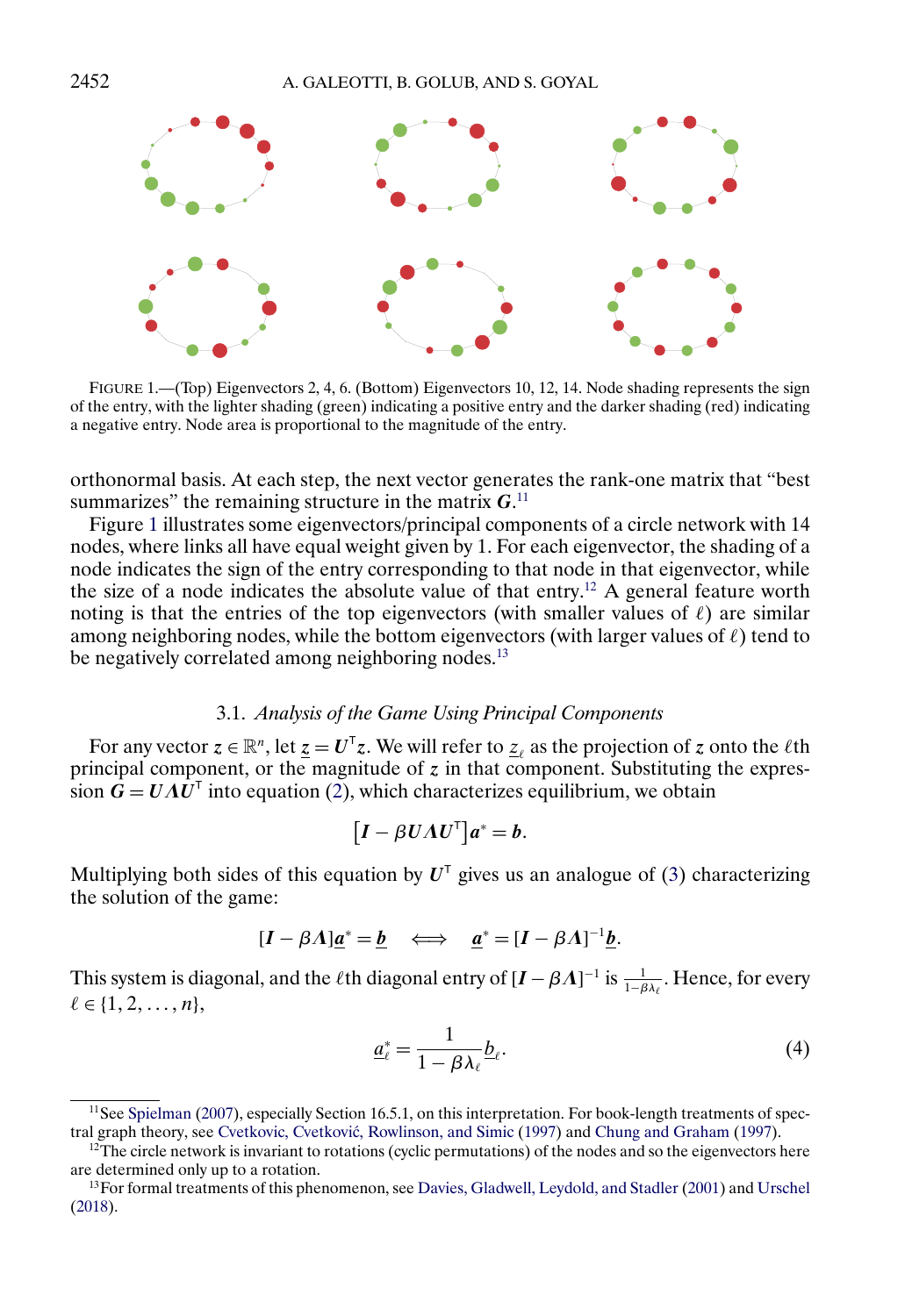<span id="page-8-0"></span>The principal components of G constitute a basis in which strategic effects are easily described. The equilibrium action  $\underline{a}^*_{\ell}$  in the  $\ell$ th principal component of G is the product of an amplification factor (determined by the strategic parameter  $\beta$  and the eigenvalue  $\lambda_{\ell}$ ) and  $b_{\ell}$ , which is simply the projection of **b** onto that principal component. Under Assump-tion [2,](#page-4-0) for all  $\ell$  we have  $1 - \beta \lambda_{\ell} > 0.14$  Moreover, when  $\beta > 0$  ( $\beta < 0$ ), the amplification factor is decreasing (increasing) in  $\ell$ .

We can also use [\(4\)](#page-7-0) to give a formula for equilibrium actions in the original coordinates:

$$
a_i^* = \sum_{\ell=1}^n \frac{1}{1 - \beta \lambda_\ell} u_i^{\ell} \underline{b}_{\ell}.
$$

We close with a definition that will allow us to describe optimal interventions in terms of a standard measure of their similarity to various principal components.

DEFINITION 1: The cosine similarity of two nonzero vectors y and z is  $\rho(y, z) = \frac{y \cdot z}{\|y\| \|z\|}$ .

This is the cosine of the angle between the two vectors in a plane determined by y and z. When  $\rho(y, z) = 1$ , the vector z is a positive scaling of y. When  $\rho(y, z) = 0$ , the vectors y and z are orthogonal. When  $\rho(y, z) = -1$ , the vector z is a negative scaling of y.

## 4. OPTIMAL INTERVENTIONS

This section develops a characterization of optimal interventions in terms of the principal components and studies their properties.

We begin by dispensing with a straightforward case of the planner's problem. Recall that under Property [A,](#page-6-0) the planner's payoff as a function of the equilibrium actions  $a^*$  is  $W(b, G) = w \cdot (a^*)^T a^*$ . If  $w < 0$ , the planner wishes to minimize the sum of the squares of the equilibrium actions. In this case, when the budget is large enough—that is,  $C \geq \|\hat{b}\|^2$  the planner can allocate resources to ensure that individuals have a zero target action by setting  $b_i = 0$  for all i. It follows from the best-response equations that all individuals choose action  $0$  in equilibrium, and so the planner achieves the first-best.<sup>15</sup> The next assumption rules out the case in which the planner's bliss point can be achieved, ensuring that there is an interesting optimization problem.

Assumprion 3: *Either* 
$$
w < 0
$$
 *and*  $C < \|\hat{\bm{b}}\|$ , *or*  $w > 0$ . *Moreover,*  $\hat{\underline{b}}_{\ell} \neq 0$  *for each*  $\ell$ .

The last part of the assumption is technical; it holds for generic status quo vectors  $\hat{b}$  (or generic G fixing a status quo vector) and faciliates a description of the optimal intervention in terms of similarity to the status quo vector.

Let  $b^*$  solve the incentive-targeting problem [\(IT\)](#page-4-0), and let  $y^* = b^* - \hat{b}$  be the vector of changes in individuals' standalone marginal returns at the optimal intervention. Furthermore, let

$$
\alpha_{\ell} = \frac{1}{(1 - \beta \lambda_{\ell})^2}
$$

<sup>&</sup>lt;sup>14</sup>Assumption [2](#page-4-0) on the spectral radius implies that  $\beta\Lambda$  has no entries larger than 1.

<sup>&</sup>lt;sup>15</sup>In the local public goods application (recall Example [2\)](#page-5-0),  $w = -1$ , and so when  $C \ge ||\hat{b}||$ , the optimal intervention satisfies  $b_i^* = 0$ . Recalling our change of variables there  $(b_i = [\tau - \tilde{b}_i]/2)$ , the optimal intervention in that case is to modify the endowment of each individual so that everyone accesses the optimal level of the local public good without investing.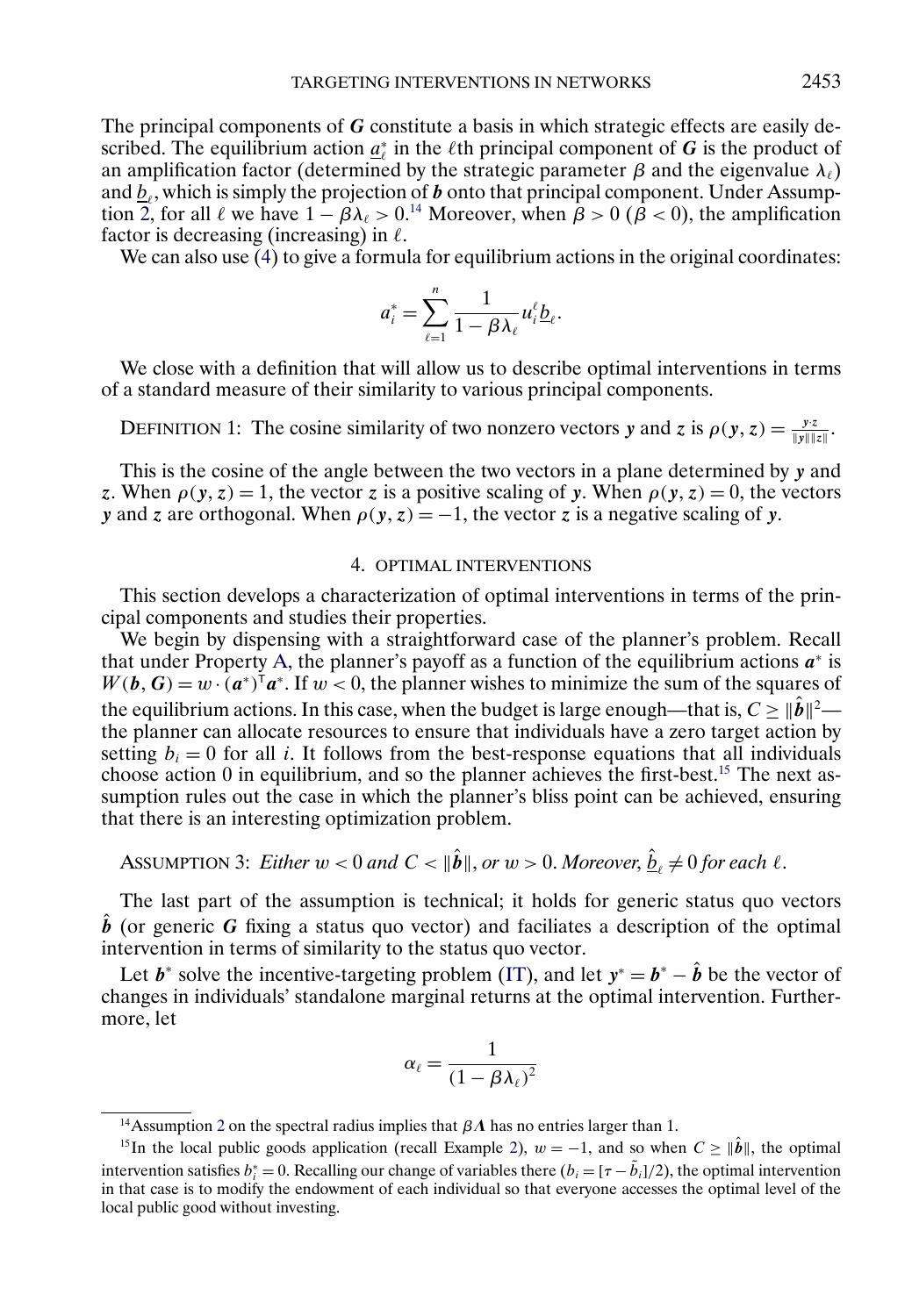<span id="page-9-0"></span>and note that  $\underline{a}^* = \sqrt{\alpha_\ell} \underline{b}_\ell$  is the equilibrium action in the  $\ell$ th principal component of G (see equation  $(4)$ ).

THEOREM 1: *Suppose Assumptions* [1](#page-3-0)*–*[3](#page-8-0) *hold and the network game satisfies Property* [A.](#page-6-0) *At the optimal intervention*, *the cosine similarity between* y<sup>∗</sup> *and principal component* u (G) *satisfies the following proportionality*:

$$
\rho(\mathbf{y}^*, \mathbf{u}^{\ell}(\mathbf{G})) \propto \rho(\hat{\mathbf{b}}, \mathbf{u}^{\ell}(\mathbf{G})) \frac{w\alpha_{\ell}}{\mu - w\alpha_{\ell}}, \quad \ell = 1, 2, ..., n,
$$
\n(5)

*where* μ, *the shadow price of the planner's budget*, *is uniquely determined as the solution to*

$$
\sum_{\ell=1}^{n} \left( \frac{w\alpha_{\ell}}{\mu - w\alpha_{\ell}} \right)^2 \hat{\underline{b}}_{\ell}^2 = C \tag{6}
$$

*and satisfies*  $\mu > w\alpha$  *for all*  $\ell$ *, so that all denominators are positive.* 

We briefly sketch the main argument here and interpret the quantities in the formula. Define  $x_{\ell} = (\underline{b}_{\ell} - \hat{\underline{b}}_{\ell})/\hat{\underline{b}}_{\ell}$  as the change in  $\underline{b}_{\ell}$ , relative to  $\hat{\underline{b}}_{\ell}$ . By rewriting the principal's objective  $W(b, G)$  and budget constraints in terms of principal components and plugging in the equilibrium condition [\(4\)](#page-7-0), we can rewrite the maximization problem [\(IT\)](#page-4-0) as

$$
\max_{\mathbf{x}} \sum_{\ell=1}^n w \alpha_\ell (1+x_\ell)^2 \hat{\underline{b}}_\ell^2 \quad \text{s.t.} \quad \sum_{\ell=1}^n \hat{\underline{b}}_\ell^2 x_\ell^2 \leq C.
$$

If the planner allocates a marginal unit of the budget to changing  $x_{\ell}$ , the condition for equality of the marginal return and marginal cost (recalling that  $\mu$  is the multiplier on the budget constraint) is

$$
\underbrace{2\hat{\underline{b}}_{\ell}^2 \cdot w\alpha_{\ell}(1+x_{\ell})}_{\text{marginal return}} = \underbrace{2\hat{\underline{b}}_{\ell}^2 \cdot \mu x_{\ell}}_{\text{marginal cost}}.
$$

It follows that  $\frac{w\alpha_\ell}{\mu - w\alpha_\ell}$  is exactly the value of  $x_\ell$  at which the marginal return and the marginal cost are equalized.<sup>16</sup> Rewriting  $x_{\ell}$  in terms of cosine similarity, that equality implies

$$
\frac{w\alpha_{\ell}}{\mu - w\alpha_{\ell}} = x_{\ell}^* = \frac{\|y^*\| \rho(y^*, u^{\ell}(G))}{\|\hat{\boldsymbol{b}}\| \rho(\hat{\boldsymbol{b}}, u^{\ell}(G))}.
$$

Rearranging this yields the proportionality expression (5) in the theorem. The Lagrange multiplier  $\mu$  is determined by solving (6). Now, given  $\mu$ , the similarities  $\rho(y^*, u^{\ell}(G))$  determine the direction of the optimal intervention y<sup>∗</sup>. The magnitude of the intervention is found by exhausting the budget. Thus, Theorem 1 entails a full characterization of the optimal intervention.

<sup>&</sup>lt;sup>16</sup>It can be verified that, for every  $\ell \in \{1, ..., n-1\}$ , the ratio  $x_{\ell}/x_{\ell+1}$  is increasing (decreasing) in  $\beta$  for the case of strategic complements (substitutes): thus the intensity of the strategic interaction shapes the relative importance of different principal components.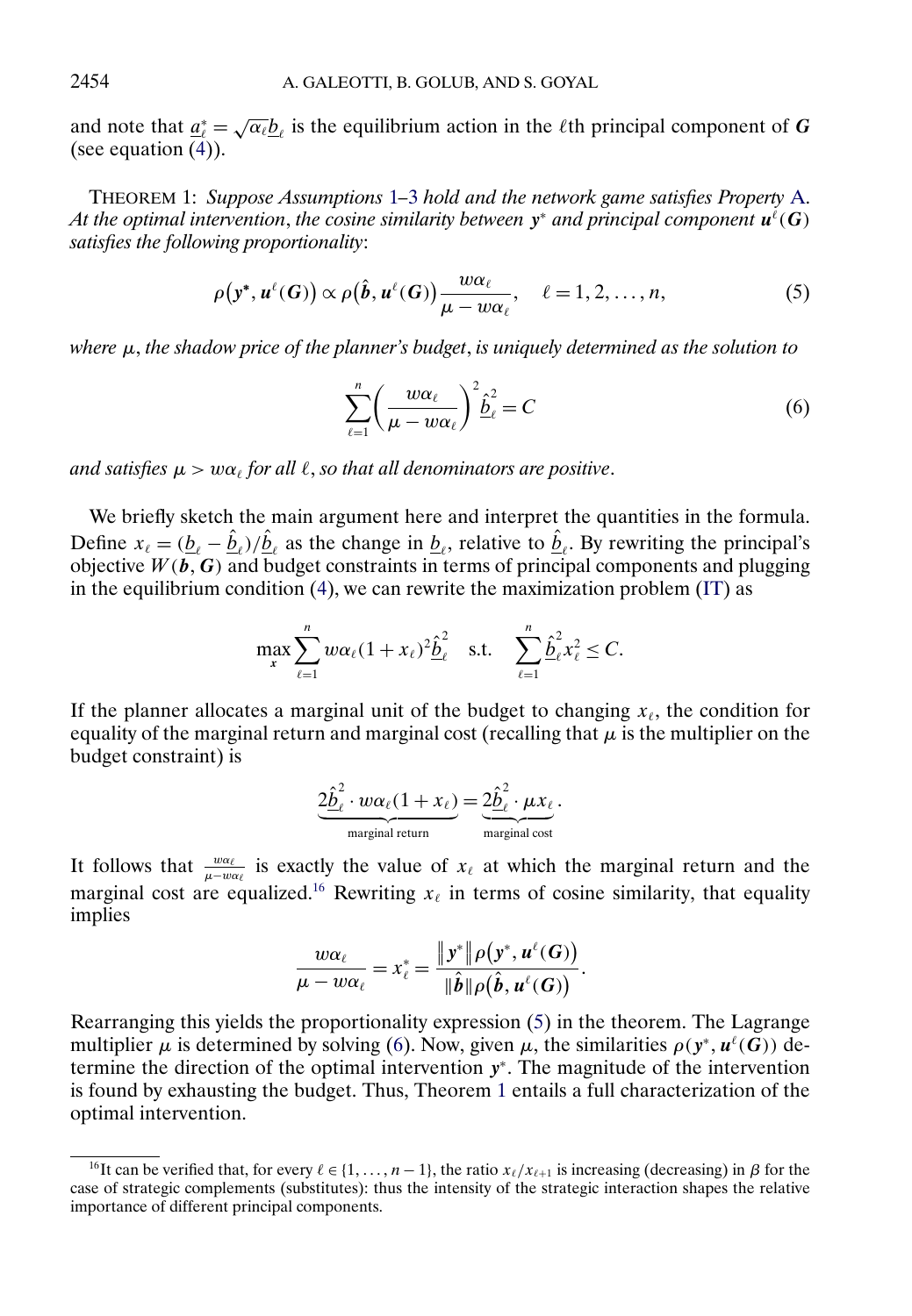<span id="page-10-0"></span>Next, we discuss the formula for the similarities given in expression [\(5\)](#page-9-0). The similarity between y<sup>∗</sup> and  $u^{\ell}(G)$  measures the extent to which principal component  $u^{\ell}(G)$  is represented in the optimal intervention  $y<sup>*</sup>$ . Equation [\(5\)](#page-9-0) tells us that this is proportional to two factors. The first factor,  $\rho(\hat{\boldsymbol{b}}, \boldsymbol{u}^{\ell}(\boldsymbol{G}))$ , measures the similarity between the  $\ell$ th principal component and the status quo vector  $\hat{b}$ . This factor summarizes a *status quo effect*: how much the initial condition influences the optimal intervention for a given budget. The intuition here is that if a given principal component is strongly represented in the status quo vector of standalone incentives, then—because of the convexity of welfare in the principal component basis—changes in that dimension have a particularly large effect.

The second factor,  $\frac{w\alpha_\ell}{\mu - w\alpha_\ell}$ , is determined by two quantities: the eigenvalue corresponding to  $u^{\ell}(G)$  (via  $\alpha_{\ell} = \frac{1}{(1-\beta\lambda_{\ell})^2}$ ), and the budget C (via the shadow price  $\mu$ ). To focus on this second factor,  $\frac{w\alpha_{\ell}}{\mu - w\alpha_{\ell}}$ , we define the *similarity ratio* 

$$
r_{\ell}^* = \frac{\rho(\mathbf{y}^*, \mathbf{u}^{\ell}(G))}{\rho(\hat{\mathbf{b}}, \mathbf{u}^{\ell}(G))}.
$$
 (7)

Theorem [1](#page-9-0) shows that, as we vary  $\ell$ , the similarity ratio  $r_{\ell}^{*}$  is proportional to  $\frac{w\alpha_{\ell}}{\mu - w\alpha_{\ell}}$ . It follows that the similarity ratio is greater, in absolute value, for the principal components  $\ell$  with greater  $\alpha_{\ell}$ . Intuitively, those are the components where the optimal intervention makes the largest change relative to the status quo profile of incentives. The ordering of the  $r_{\ell}^{*}$  corresponds to the eigenvalues in a way that depends on the nature of strategic spillovers:

COROLLARY 1: *Suppose Assumptions* [1](#page-3-0)*–*[3](#page-8-0) *hold and the network game satisfies Property* [A.](#page-6-0) *If the game is one of strategic complements* (β > 0), *then* |r<sup>∗</sup> | *is decreasing in* ; *if the game is one of strategic substitutes*  $(\beta < 0)$ , *then*  $|r_{\ell}^{*}|$  *is increasing in*  $\ell$ *.* 

In some problems, there may be a nonnegativity constraint on actions, in addition to the constraints in problem [\(IT\)](#page-4-0). As long as the status quo actions  $\hat{b}$  are positive, this constraint will be respected for all C less than some  $\hat{C}$ , and so our approach will give information about the relative effects on various components for interventions that are not too large.

# 4.1. *Small and Large Budgets*

The optimal intervention takes especially simple forms in the cases of small and large budgets. From equation [\(6\)](#page-9-0), we can deduce that the shadow price  $\mu$  is decreasing in C. For  $w > 0$ , it follows that an increase in C raises  $\frac{w\alpha_\ell}{\mu - w\alpha_\ell}$ . Moreover, the sequence of similarity ratios becomes "steeper" as we increase C, in the following sense: if  $w > 0$ , for all  $\ell$ ,  $\ell'$ such that  $\alpha_{\ell} > \alpha_{\ell'}$ , we have that  $r_{\ell}^* / r_{\ell'}^*$  is increasing in  $C^{17}$ .

PROPOSITION 1: *Suppose Assumptions* [1](#page-3-0)*–*[3](#page-8-0) *hold and the network game satisfies Property* [A.](#page-6-0) *Then the following hold*:

1. As  $C \to 0$ , in the optimal intervention,  $\frac{r_{\ell}^*}{r_{\ell'}} \to \frac{\alpha_{\ell}}{\alpha_{\ell'}}$ .

2. *As*  $C \rightarrow \infty$ , *in the optimal intervention*:

<sup>&</sup>lt;sup>17</sup>Analogously, if  $w < 0$ , for all  $\ell$ ,  $\ell'$  such that  $\alpha_{\ell} > \alpha_{\ell'}$ , we have that  $\frac{w\alpha_{\ell}}{\mu - w\alpha_{\ell}}$  and  $r_{\ell}^{*}/r_{\ell'}^{*}$  are both decreasing in C.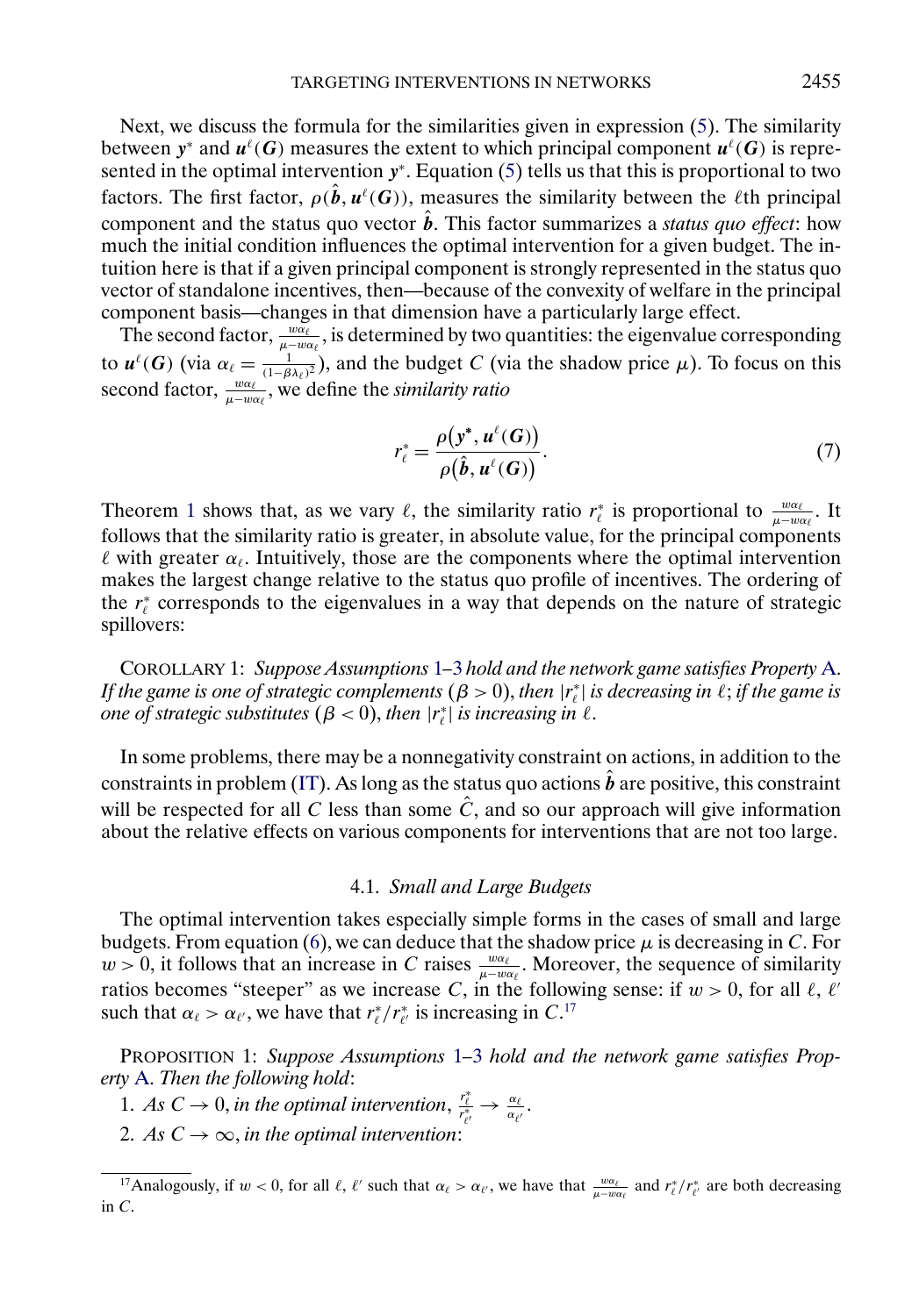- 2a. *If* β > 0 (*the game features strategic complements*), *then the similarity of* y<sup>∗</sup> *and the first principal component of the network tends to 1:*  $\rho(\mathbf{y}^*, \mathbf{u}^1(\mathbf{G})) \to 1$ .
- 2b. *If* β < 0 (*the game features strategic substitutes*), *then the similarity of* y<sup>∗</sup> *and the* last principal component of the network tends to  $1$ :  $\rho(y^*,u^n(G)) \to 1$ .

This result can be understood by recalling equation [\(5\)](#page-9-0) in Theorem [1.](#page-9-0) First, consider the case of small C. When the planner's budget becomes small, the shadow price  $\mu$  tends to  $\infty$ .<sup>18</sup> Equation [\(5\)](#page-9-0) then implies that the similarity ratio  $r^*_{\ell}$  of the  $\ell$ th principal com-ponent (recall [\(7\)](#page-10-0)) becomes proportional to  $\alpha_{\ell}$ . Turning now to the case where C grows large, the shadow price converges to  $w\alpha_1$  if  $\beta > 0$ , and to  $w\alpha_n$  if  $\beta < 0$  (by equation [\(6\)](#page-9-0)). Plugging this into equation [\(5\)](#page-9-0), we find that in the case of strategic complements, the optimal intervention shifts individuals' standalone marginal returns (very nearly) in the optimal intervention shifts individually standalone marginal returns (very nearly) in<br>proportion to the first principal component of G, so that  $y^* \to \sqrt{C}u^1(G)$ . In the case of strategic substitutes, on the other hand, the planner changes individuals' standalone marginal returns (very nearly) in proportion to the last principal component, namely, marginal returns<br> $y^* \to \sqrt{C}u^n(G).^{19}$ 

Figure 2 depicts the optimal intervention in an example where the budget is large. We consider an 11-node undirected network with binary links containing two hubs,  $L_0$  and  $R_0$ , that are connected by an intermediate node  $M$ ; the network is depicted in Figure 2(A). The numbers next to the nodes are the status quo standalone marginal returns; the budget is set to  $C = 500$ .<sup>20</sup> Payoffs are as in Example [1.](#page-4-0) For the case of strategic complements, we set  $\beta = 0.1$  $\beta = 0.1$ , and for strategic substitutes, we set  $\beta = -0.1$ . Assumptions 1 and [2](#page-4-0) are satisfied and Property [A](#page-6-0) holds. The top-left of Figure 2(B) illustrates the first eigenvector, and the top-right depicts the optimal intervention in a game with strategic complements. The bottom-left of Figure  $2(B)$  illustrates the last eigenvector, and the bottom-right depicts the optimal intervention when the game has strategic substitutes. The node size represents the size of the intervention,  $|b_i^* - \hat{b}_i|$ ; node shading represents the sign of the



turns

FIGURE 2.—An example of optimal interventions with large budgets.

<sup>&</sup>lt;sup>18</sup>As costs are quadratic, a small relaxation in the budget around zero can have a large impact on aggregate welfare.

<sup>&</sup>lt;sup>19</sup>When individuals' initial standalone marginal returns are zero  $(\hat{b}=0)$ , we can dispense with the approximations invoked for a large budget C. Assuming that G is generic, if  $\hat{b} = 0$ , then, for any C, the entire budget is spent either (i) on changing  $\underline{b}_1$  (if  $\beta > 0$ ) or (ii) on changing  $\underline{b}_n$  (if  $\beta < 0$ ).<br><sup>20</sup>About 125 times larger than  $\|\hat{\bm{b}}\|^2$ .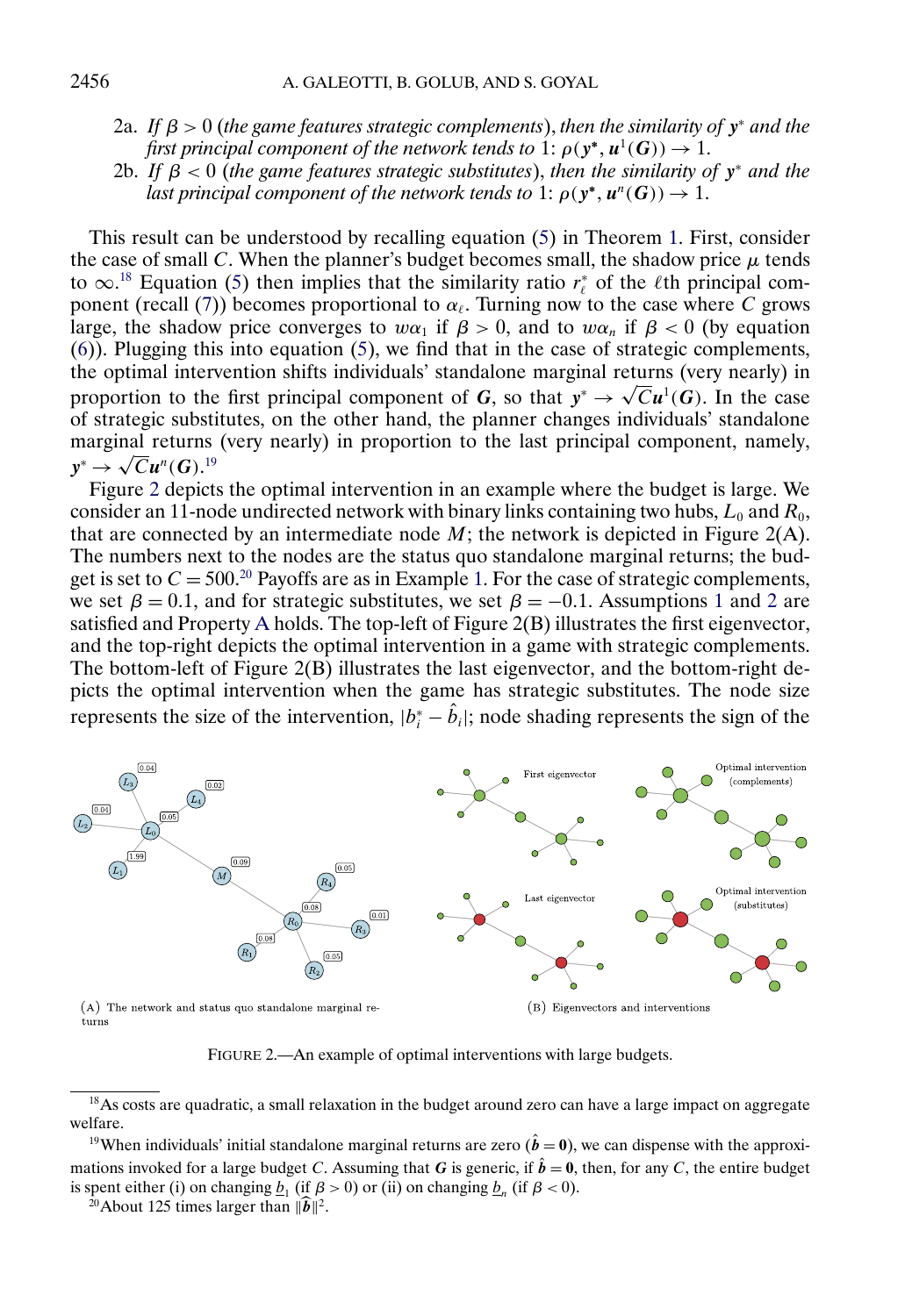<span id="page-12-0"></span>intervention, with the lighter shading (green) indicating a positive intervention and the darker shading (red) indicating a negative intervention.

In line with part 2 of Proposition [1,](#page-10-0) for large C, the optimal intervention is guided by the "main" component of the network. Under strategic complements, this is the first (largesteigenvalue) eigenvector of the network, whose entries are individuals' eigenvector centralities.<sup>21</sup> Intuitively, by increasing the standalone marginal return of each individual in proportion to his eigenvector centrality, the planner targets the individuals in proportion to their global contributions to strategic feedbacks, and this is welfare-maximizing.

Under strategic substitutes, optimal targeting is determined by the last eigenvector of the network, corresponding to its smallest eigenvalue. This network component contains information about the local structure of the network: it determines a way to partition the set of nodes into two sets so that most of the links are across individuals in different sets.<sup>22</sup> The optimal intervention increases the standalone marginal returns of all individuals in one set and decreases those of individuals in the other set. The planner wishes to target neighboring nodes asymmetrically, as this reduces crowding-out effects that occur due to the strategic substitutes property.

## 4.2. *When Are Interventions Simple?*

We have just seen examples illustrating how, with large budgets, the intervention is approximately simple in a certain sense: proportional to just one principal component. After formalizing a suitable notion of simplicity in our setting, the final result in this section characterizes how large the budget must be for such an approximation to be accurate.

DEFINITION 2—Simple Interventions: An intervention is *simple* if, for all  $i \in \mathcal{N}$ ,

- **DEFINITION** 2—simple interventions. All intervention is *simple* it, for all  $t \in \mathcal{N}$ ,<br>  $\bullet$   $b_i \hat{b}_i = \sqrt{C}u_i^1$  when the game has the strategic complements property ( $\beta > 0$ ),
- $b_i b_i = \sqrt{C} u_i^n$  when the game has the strategic complements property ( $\beta >$ <br>•  $b_i \hat{b}_i = \sqrt{C} u_i^n$  when the game has the strategic substitutes property ( $\beta < 0$ ).

Such an intervention is called simple because the intervention on each node is—up to a common scaling—determined by a single number that depends only on the network (via its eigenvectors), and not on any other details such as the status quo incentives.<sup>23</sup> Let  $W^*$ be the aggregate utility under the optimal intervention, and let  $W^s$  be the aggregate utility under the simple intervention.

PROPOSITION 2: *Suppose* w > 0, *Assumptions* [1](#page-3-0) *and* [2](#page-4-0) *hold*, *and the network game satisfies Property* [A.](#page-6-0)

- 1. *If the game has the strategic complements property*,  $\beta > 0$ , *then for any*  $\epsilon > 0$ , *if*  $C > 0$ *x t*) *the game has the strategic complements property,*  $p > 0$ *, <i>then*  $\frac{2\|\hat{\boldsymbol{b}}\|^2}{\epsilon}(\frac{\alpha_2}{\alpha_1-\alpha_2})^2$ , *then*  $W^*/W^s < 1 + \epsilon$  *and*  $\rho(\mathbf{y}^*, \sqrt{C}\mathbf{u}^1) > \sqrt{1-\epsilon}$ .
- 2. If the game has the strategic substitutes property,  $\beta < 0$ , then for any  $\epsilon > 0$ , if  $C >$  $\frac{2\|\hat{\boldsymbol{b}}\|^2}{\epsilon}(\frac{\alpha_{n-1}}{\alpha_n-\alpha_{n-1}})^2$ , then  $W^*/W^s < 1 + \epsilon$  and  $\rho(\mathbf{y}^*, \sqrt{C}\mathbf{u}^n) > \sqrt{1-\epsilon}$ .

<sup>&</sup>lt;sup>21</sup>Supplemental Material Section OA2.1 presents a discussion of eigenvector centrality and how it compares to centrality measures that turn out to be important in related targeting problems.

 $22$ The last eigenvector of a graph is useful in diagnosing the bipartiteness of a graph and its chromatic number. [Desai and Rao](#page-25-0) [\(1994\)](#page-25-0) characterized the smallest eigenvalue of a graph and related it to a measure of the graph's bipartiteness. [Alon and Kahale](#page-25-0) [\(1997\)](#page-25-0) related the last eigenvector to a coloring of the underlying graph—a labeling of nodes by a minimal set of integers such that no neighboring nodes share the same label.

 $^{23}$ The definition also specifies the interventions in more detail—that is, that they are proportional to the appropriate  $u_i^{\ell}$ . We could have instead left this flexible in this definition of simplicity and specified the dependence on the network explicitly in Proposition 2.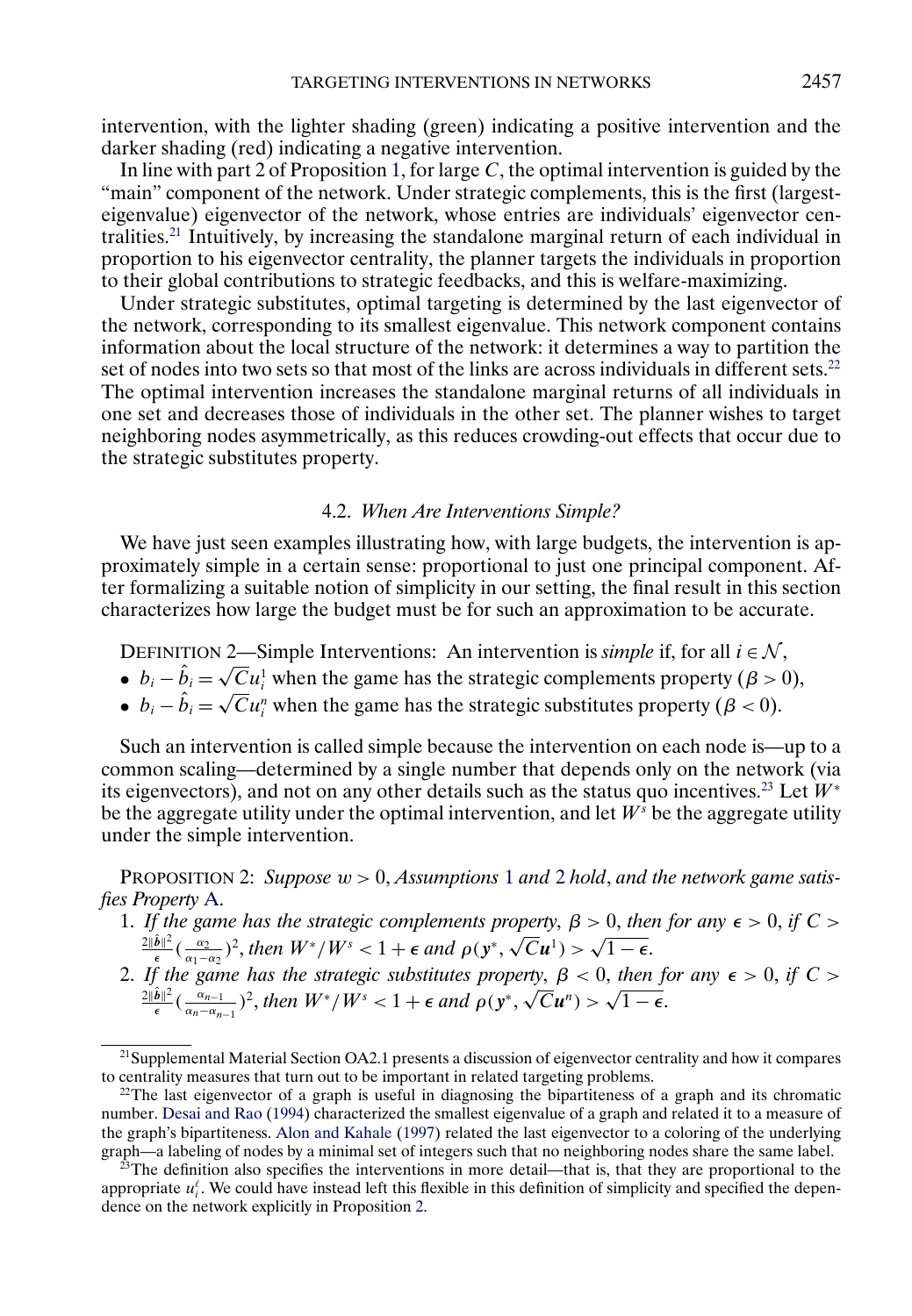<span id="page-13-0"></span>Proposition [2](#page-12-0) gives a condition on the size of the budget beyond which (a) simple interventions achieve most of the optimal welfare and (b) the optimal intervention is very similar to the simple intervention. This bound depends on the status quo standalone marginal returns and on the structure of the network via  $\frac{\alpha_2}{\alpha_1-\alpha_2}$  (or a corresponding factor for "bottom"  $\alpha$ 's).

We first discuss the dependence of the bound on the status quo marginal returns. Observe that the first term on the right-hand side of the inequality for  $C$  is proportional to the squared norm of  $\hat{b}$ . This inequality is therefore easier to satisfy when this vector has a smaller norm. The inequality is harder to satisfy when these marginal returns are large and/or heterogeneous.<sup>24</sup>

Next, consider the role of the network. Recall that  $\alpha_{\ell} = (1 - \beta \lambda_{\ell})^{-2}$ ; thus if  $\beta > 0$ , the term  $\alpha_2/(\alpha_1 - \alpha_2)$  of the inequality is large when  $\lambda_1 - \lambda_2$ , the "spectral gap" of the graph, is small. If  $\beta < 0$ , then the term  $\alpha_{n-1}/(\alpha_{n-1} - \alpha_n)$  is large when the difference  $\lambda_{n-1} - \lambda_n$ , which we call the "bottom gap," is small.

We now examine what network features affect these gaps, and illustrate with examples, depicted in Figure 3. The obstacle to the existence of simple optimal interventions is a strong dependence on the status quo standalone marginal returns. This dependence will be strong when two different principal components in the network offer the potential for similar amplification of an intervention. Which of these principal components receives the planner's focus will depend strongly on the status quo. In such networks, interventions will *not* be simple unless budgets are very large relative to status quo incentives. The



FIGURE 3.—Spectral gap, bottom gap, and optimal interventions.

<sup>&</sup>lt;sup>24</sup> Recall that  $\|\frac{1}{n}\hat{b}\|^2$  is equal to the sum of  $(\frac{1}{n}\sum_{i\in\mathcal{N}}\hat{b}_i)^2$  (the squared mean of the entries of  $b$ ) and the sum of squared deviations of the entries of the vector  $\hat{b}$  from their mean.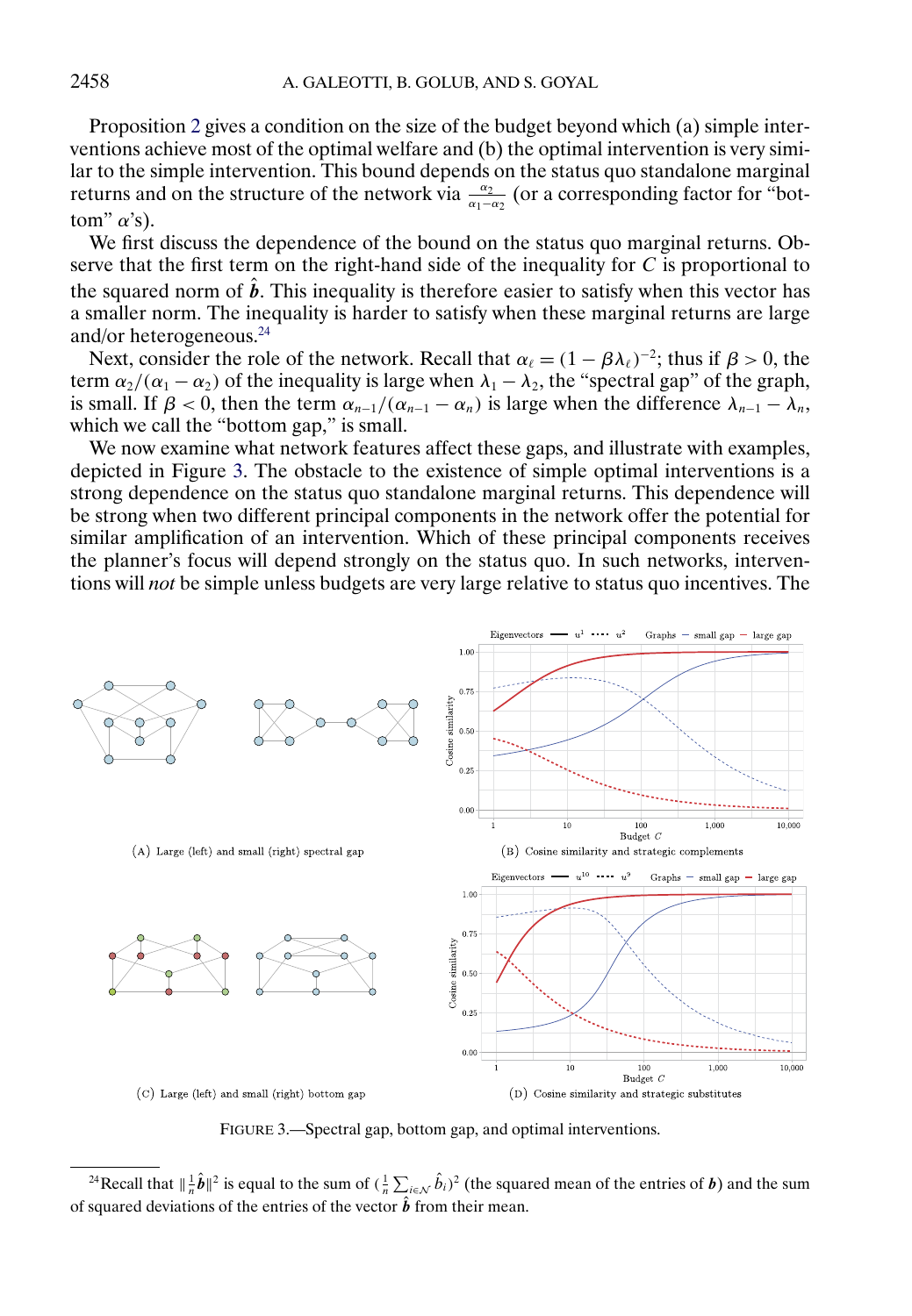<span id="page-14-0"></span>implication of Proposition [2](#page-12-0) is that this sensitivity occurs when the appropriate gap in eigenvalues (spectral gap or bottom gap) is small. Figure [3](#page-13-0) illustrates the role of the network structure in shaping how the optimal intervention converges to the simple one (as C increases). Under strategic complements, a large spectral gap ensures fast convergence. Under strategic substitutes, a large bottom gap ensures fast convergence.

We now describe which more directly visible properties of network topology correspond to small and large spectral gaps. First, consider the case of strategic complements. A standard fact is that the two largest eigenvalues can be expressed as follows:

$$
\lambda_1 = \max_{u: ||u||=1} \sum_{i,j \in \mathcal{N}} g_{ij} u_i u_j, \qquad \lambda_2 = \max_{\substack{u: ||u||=1 \\ u \cdot u^1=0}} \sum_{i,j \in \mathcal{N}} g_{ij} u_i u_j.
$$

Moreover, the eigenvector  $u^1$  is a maximizer of the first problem, while  $u^2$  is a maximizer of the second; these are uniquely determined under Assumption [2.](#page-4-0) By the Perron– Frobenius theorem, the first eigenvector,  $u^1$ , assigns the same sign—say, positive—to all nodes in the network. Then the eigenvector  $u^2$  must clearly assign negative values to some of the nodes (as it is orthogonal to  $u^1$ ). In the network on the left side of Figure [3\(](#page-13-0)A), any such assignment will result in many adjacent nodes having opposite-sign entries of  $u^2$ ; as a result, many terms in the expression for  $\lambda_2$  will be negative, and  $\lambda_2$  will be considerably smaller than  $\lambda_1$ , leading to a large spectral gap. In the network on the right side of Figure [3\(](#page-13-0)A),  $u^2$  turns out to have positive-sign entries for nodes in one community and negative-sign entries for nodes in the other community. Because there are few edges between the communities,  $\lambda_2$  turns out to be almost as large as  $\lambda_1$ . This yields a small spectral gap. These observations illustrate that the spectral gap is large when the network is "cohesive," and small when the network is, in contrast, divisible into nearly-disconnected communities.<sup>25</sup> In light of this interpretation, our results imply that highly cohesive networks admit near-optimal interventions that are simple.

Turning next to strategic substitutes, recall that the smallest two eigenvalues,  $\lambda_n$  and  $\lambda_{n-1}$ , can be written as follows:

$$
\lambda_n = \min_{\mathbf{u} : \|\mathbf{u}\|=1} \sum_{i,j \in \mathcal{N}} g_{ij} u_i u_j, \qquad \lambda_{n-1} = \min_{\substack{\mathbf{u} : \|\mathbf{u}\|=1 \\ \mathbf{u} \cdot \mathbf{u}'^2 = 0}} \sum_{i,j \in \mathcal{N}} g_{ij} u_i u_j.
$$
 (8)

Moreover, the eigenvector  $u^n$  is a maximizer of the first problem, while  $u^{n-1}$  is a maximizer of the second; these are uniquely determined under Assumption [2.](#page-4-0) This tells us that  $\lambda_n$  is low<sup>26</sup> when the eigenvector  $\mathbf{u}^n = \arg \min_{\mathbf{u} : \|\mathbf{u}\| = 1} \sum_{i,j \in \mathcal{N}} g_{ij} u_i u_j$  (corresponding to  $\lambda_n$ ) assigns opposite signs to most pairs of adjacent nodes. In other words, the last eigenvalue is small when nodes can be partitioned into two sets and most of the connections are across sets. Thus,  $\lambda_n$  is minimized in a bipartite graph. The second-smallest eigenvalue of G reflects the extent to which the next-best eigenvector (orthogonal to  $u^n$ ) is good at solving the same minimization problem. Hence, the bottom gap of  $G$  is small when there are two orthogonal ways to partition the network into two sets so that, either way, the "quality" of the bipartition, as measured by  $\sum_{i,j \in \mathcal{N}} g_{ij} u_i u_j$ , is similar.

<sup>&</sup>lt;sup>25</sup>See [Hartfiel and Meyer](#page-25-0) [\(1998\)](#page-25-0), [Levin, Peres, and Wilmer](#page-26-0) [\(2009\)](#page-26-0), and [Golub and Jackson](#page-25-0) [\(2012\)](#page-25-0) for discussions and further citations to the literature on spectral gaps.

<sup>&</sup>lt;sup>26</sup>The eigenvalue is in fact negative, as a consequence of the assumption that  $g_{ii} = 0$  for all *i*: The trace of G is zero, and therefore its eigenvalues sum to 0. By the Perron–Frobenius theorem, the maximum eigenvalue of the nonnegative matrix  $G$  is positive, so the minimum one must be negative.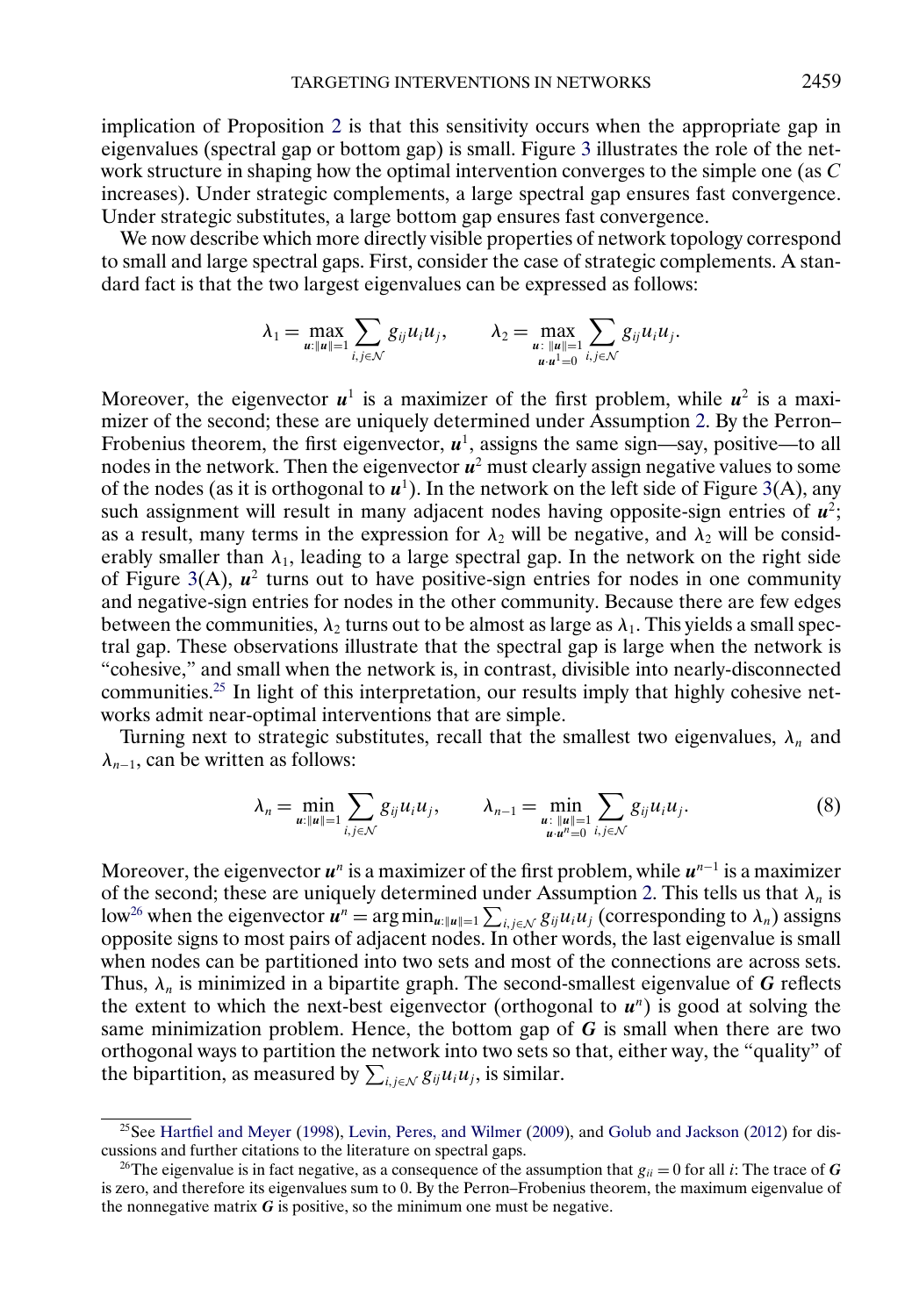<span id="page-15-0"></span>We illustrate part [2](#page-12-0) of Proposition 2 with a comparison of the two graphs in Figure  $3(C)$  $3(C)$ . The left-hand graph is bipartite: the last eigenvalue is  $\lambda_n = -3$  and the second-last eigenvalue is  $\lambda_{n-1} = -1.64$ . In contrast, the graph on the right of Figure [3\(](#page-13-0)C) has a bottom eigenvalue  $\lambda_n = -2.62$ , and a second-lowest eigenvalue of  $\lambda_{n-1} = -2.30$ . This yields a much smaller bottom gap.<sup>27</sup> This difference in bottom gaps is reflected in the nature of optimal interventions shown in Figure  $3(D)$  $3(D)$ . In the graph with large bottom gap, the optimal intervention puts most of its weight on the eigenvector  $u^n$  even for relatively small budgets. To achieve a similar convergence to simplicity requires a much larger budget when the bottom gap is small: the second-smallest eigenvector  $u^{n-1}$  receives substantial weight even for fairly large values of the budget  $C$ .

We conclude by noting the influence of the status quo standalone marginal returns in shaping optimal interventions for small budgets. For a small budget  $C$ , the cosine similarity of the optimal intervention for non-main network components can be higher than the one for the main component. This is true when the status quo  $\hat{b}$  is similar to some of the non-main network components; see Figures [3\(](#page-13-0)B) and Figure [3\(](#page-13-0)D).

#### 5. INCOMPLETE INFORMATION

In the basic model, we assumed that the planner knows the standalone marginal returns of every individual. This section extends the analysis to settings where the planner does *not* know these parameters. As before, we focus on network games that satisfy Property [A.](#page-6-0)

Formally, fix a probability space  $(\Omega, \mathcal{F}, \mathbb{P})$ . The planner's probability distribution over states is given by  $\mathbb P$ . The planner has control over the random vector (r.v.)  $\beta$ —that is, a function  $\mathcal{B}: \Omega \to \mathbb{R}^n$ . The cost of the intervention depends on the choice of  $\mathcal{B}$ . There is a function K that gives the cost  $K(\mathcal{B})$  of implementing the random variable  $\mathcal{B}^{28}$ . realization of the random vector is denoted by  $\vec{b}$ . This realization is common knowledge among individuals when they choose their actions. Thus, the game individuals play is one of complete information.29

We solve the following incomplete-information intervention problem:

choose r.v. B to maximize 
$$
\mathbb{E}[W(\mathbf{b}; \mathbf{G})]
$$
  
s.t.  $[\mathbf{I} - \beta \mathbf{G}] \mathbf{a}^* = \mathbf{b}$ ,  
 $K(\mathcal{B}) \leq C$ . (IT-G)

Note that the intervention problem [\(IT\)](#page-4-0) under complete information is the special case of a degenerate r.v. B: one in which the planner knows the vector of standalone marginal returns exactly and implements a deterministic adjustment relative to it.

To guide our modeling of the cost of intervention, we now examine the features of the distribution of  $\beta$  that matter for aggregate welfare. For network games that satisfy

<sup>&</sup>lt;sup>27</sup>Intuitively, because  $u^n$  does not correspond to a perfect bipartition, it is easier for a vector orthogonal to  $u^n$  to achieve a similarly low value of  $\sum_{i}$ 

<sup>&</sup>lt;sup>28</sup>The domain of this function is the set of all random vectors taking values in  $\mathbb{R}^n$  defined on our probability space.

 $^{29}$ It is possible to go further and allow for incomplete information among the individuals about each other's  $b_i$ . We do not pursue this substantial generalization here; see [Golub and Morris](#page-25-0) [\(2020\)](#page-25-0) and [Lambert,](#page-26-0) [Martini, and Ostrovsky](#page-26-0) [\(2018\)](#page-26-0) for analyses in this direction.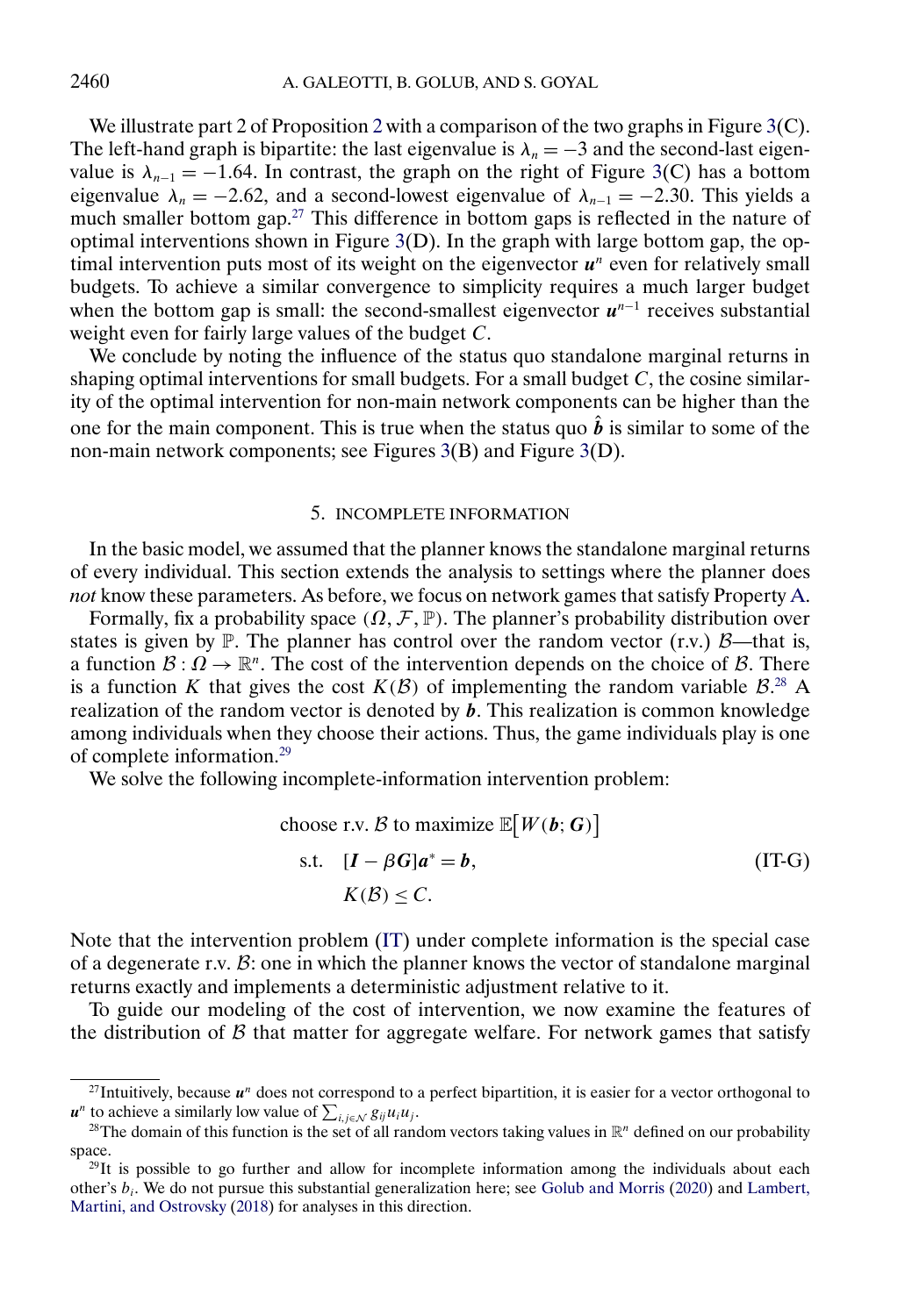<span id="page-16-0"></span>Property [A,](#page-6-0) we can write

$$
\mathbb{E}[W(\boldsymbol{b};\boldsymbol{G})] = w \mathbb{E}[(\boldsymbol{a}^*)^{\mathsf{T}} \boldsymbol{a}^*] = w \mathbb{E}[(\boldsymbol{\underline{a}}^{\mathsf{T}})^* (\boldsymbol{\underline{a}}^*)] = w \sum_{\ell=1}^n \alpha_\ell (\mathbb{E}[\underline{b}_\ell]^2 + \text{Var}[\underline{b}_\ell]). \tag{9}
$$

Note the change from the ordinary to the principal component basis in the second step. In words, welfare is determined by the mean and variance of the realized components  $\vec{b}_i$ ; these in turn are determined by the first and second moments of the chosen random variable  $\beta$ . In view of this, we will consider intervention problems where the planner can modify the mean and the covariance matrix of  $B$ , and the cost of intervention depends only on these modifications.30

### 5.1. *Mean Shifts*

We first consider an intervention where there is an arbitrarily distributed vector of status quo standalone marginal returns and the planner's intervention shifts it in a deterministic way. Formally, fix a random variable  $\hat{\mathcal{B}}$ , called the status quo, with typical realization  $\hat{b}$ . The planner's policy is given by  $b = \hat{b} + y$ , where  $y \in \mathbb{R}^n$  is a deterministic vector. We denote the corresponding random variable by  $\mathcal{B}_{\nu}$ . In terms of interpretation, note that implementing this policy does not require knowing  $\hat{b}$  as long as the planner has an instrument that shifts incentives.

ASSUMPTION 4: *The cost of implementing r*.*v*. B<sup>y</sup> *is*

$$
K(\mathcal{B}_y) = \sum_{i \in \mathcal{N}} y_i^2,
$$

*and*  $K(\mathcal{B})$  *is*  $\infty$  *for any other random variable.* 

In contrast to the analysis of Theorem [1,](#page-9-0) the vector  $\hat{b}$  is a random variable. But we take the analogue of the cost function used there, noting that in the deterministic setting (see [\(IT\)](#page-4-0)), this formula held with  $y = b - \hat{b}$ .

PROPOSITION 3: *Consider problem* [\(IT-G\)](#page-15-0), *with the cost of intervention satisfying Assumption* 4. *Suppose Assumptions* [1](#page-3-0) *and* [2](#page-4-0) *hold and the network game satisfies Property* [A.](#page-6-0) *The optimal intervention policy* B<sup>∗</sup> *is equal to* By<sup>∗</sup> , *where* <sup>y</sup><sup>∗</sup> *is the optimal intervention in the deterministic problem with*  $\overline{b} = \mathbb{E}[\hat{b}]$  *taken as the status quo vector of standalone marginal returns*.

### 5.2. *Intervention on Variances*

We next consider the case where the planner faces a vector of means, fixed at  $\bm{b}$ , and, subject to that, can choose any random variable  $\beta$ . It can be seen from (9) that, in this class of mean-neutral interventions, the expected welfare of an intervention  $\beta$  depends

 $30$ This reduction is justified as follows: since only the first two moments of standalone marginal returns affect equilibrium welfare, the planner should choose the cost-minimizing way to achieve a desired combination of these. We may take the cost of a given intervention to be the corresponding minimizer.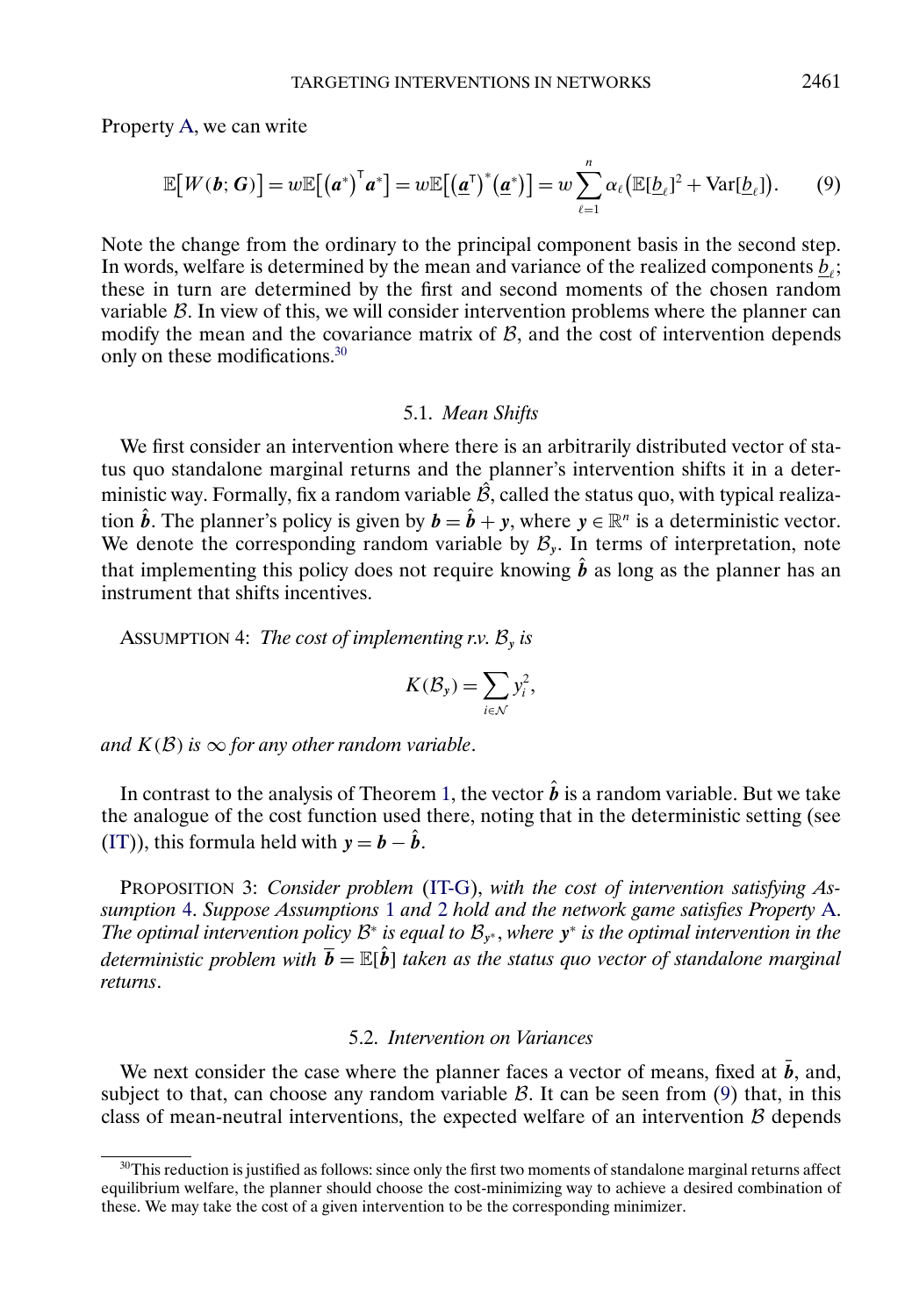<span id="page-17-0"></span>only on the variance–covariance matrix of B. Thus, the planner effectively faces *the problem of intervening on variances*, which we analyze for all cost functions satisfying certain symmetries.

ASSUMPTION 5: *The cost function satisfies two properties*: (*a*)  $K(\mathcal{B}) = \infty$  *if*  $\mathbb{E}[\boldsymbol{b}] \neq \boldsymbol{b}$ ;  $(b) K(\mathcal{B}) = K(\tilde{\mathcal{B}})$  *if*  $\tilde{b} - \bar{b} = O(b - \bar{b})$ , *where* O *is an orthogonal matrix. (Analogously to our other notation, we use*  $\tilde{b}$  *for realizations of*  $\tilde{B}$ *.*)

Part (a) is a restriction on feasible interventions, namely, a restriction to interventions that are mean-neutral. Part (b) means that rotations of coordinates around the mean do not affect the cost of implementing a given distribution. This assumption gives the cost a directional neutrality, which ensures that our results are driven by the benefits side rather than by asymmetries operating through the costs. For an example where the assumption is satisfied, let  $\Sigma_B$  be the variance–covariance matrix of the random variable B. In particular,  $\sigma_{ii}^B$  is the variance of  $b_i$ . Suppose that the cost of implementing B with  $\mathbb{E}[\boldsymbol{b}] = \boldsymbol{b}$  is a function of the sum of the variances of the  $b_i$ :

$$
K(\mathcal{B}) = \begin{cases} \phi\left(\sum_{\in\mathcal{N}} \sigma_{ii}^{\mathcal{B}}\right) & \text{if } \mathbb{E}[\boldsymbol{b}] = \bar{\boldsymbol{b}}, \\ \infty & \text{otherwise.} \end{cases}
$$
(10)

The cost function (10) satisfies part (a) of Assumption 5. Moreover, it satisfies part (b) of Assumption 5 because  $\sum_{i \in \mathcal{N}} \sigma_{ii}^{\mathcal{B}} = \text{trace } \Sigma_{\mathcal{B}}$ ; this trace is the sum of the eigenvalues of  $\Sigma_B$ , which is invariant to the transformation defined in part (b).<sup>31</sup>

PROPOSITION 4—Variance Control: *Consider problem* [\(IT-G\)](#page-15-0) *with a cost of intervention satisfying Assumption* 5. *Suppose Assumptions* [1](#page-3-0) *and* [2](#page-4-0) *hold and the network game satisfies Property* [A.](#page-6-0) *Let the optimal intervention be* <sup>B</sup><sup>∗</sup>, *and let* <sup>b</sup><sup>∗</sup> *be a typical realization*. *We have the following*:

- 1. *Suppose the planner likes variance* (*i*.*e*., *in* [\(9\)](#page-16-0), w > 0). *If the game has strategic complements* (β > 0), then Var(**u**<sup>*ε*</sup>(**G**) · **b**<sup>∗</sup>) is weakly decreasing in ℓ; if the game has strategic *substitutes*  $(\beta < 0)$ , *then*  $\text{Var}(u^{\ell}(G) \cdot b^*)$  *is weakly increasing in*  $\ell$ *.*
- 2. Suppose the planner dislikes variance (*i.e.*,  $w < 0$ ). If the game has strategic comple*ments* (β > 0), *then* Var(**u**<sup> $i$ </sup>(G) ⋅ **b**<sup>\*</sup>) *is weakly increasing in*  $\ell$ ; *if the game has strategic*  $substitutes$  ( $\beta < 0$ ), then  $\text{Var}(\boldsymbol{u}^{\ell}(\boldsymbol{G}) \cdot \boldsymbol{b}^*)$  is weakly decreasing in  $\ell$ .

We now provide the intuition for Proposition 4. Shocks to individuals' standalone marginal returns create variability in the players' equilibrium actions. The assumption that the intervention is mean-neutral (part (a) of Assumption 5) leaves the planner to control only the variances and covariances of these marginal returns with her intervention. Hence, the solution to the intervention problem describes what the planner should do to induce second moments of the action distribution that maximize ex ante expected welfare.

Suppose first that investments are strategic complements. Then a perfectly correlated (random) shock in individual standalone marginal returns is amplified by strategic interactions. In fact, the type of shock that is most amplifying (at a given size) is the one that

<sup>&</sup>lt;sup>31</sup>When we look at the variance–covariance matrix of  $\tilde{b}$  defined by  $\tilde{b} - \bar{b} = O(b - \bar{b})$ , the variance–covariance matrix becomes  $O\Sigma O^{\mathsf{T}}$ , and this has the same eigenvalues and therefore the same trace.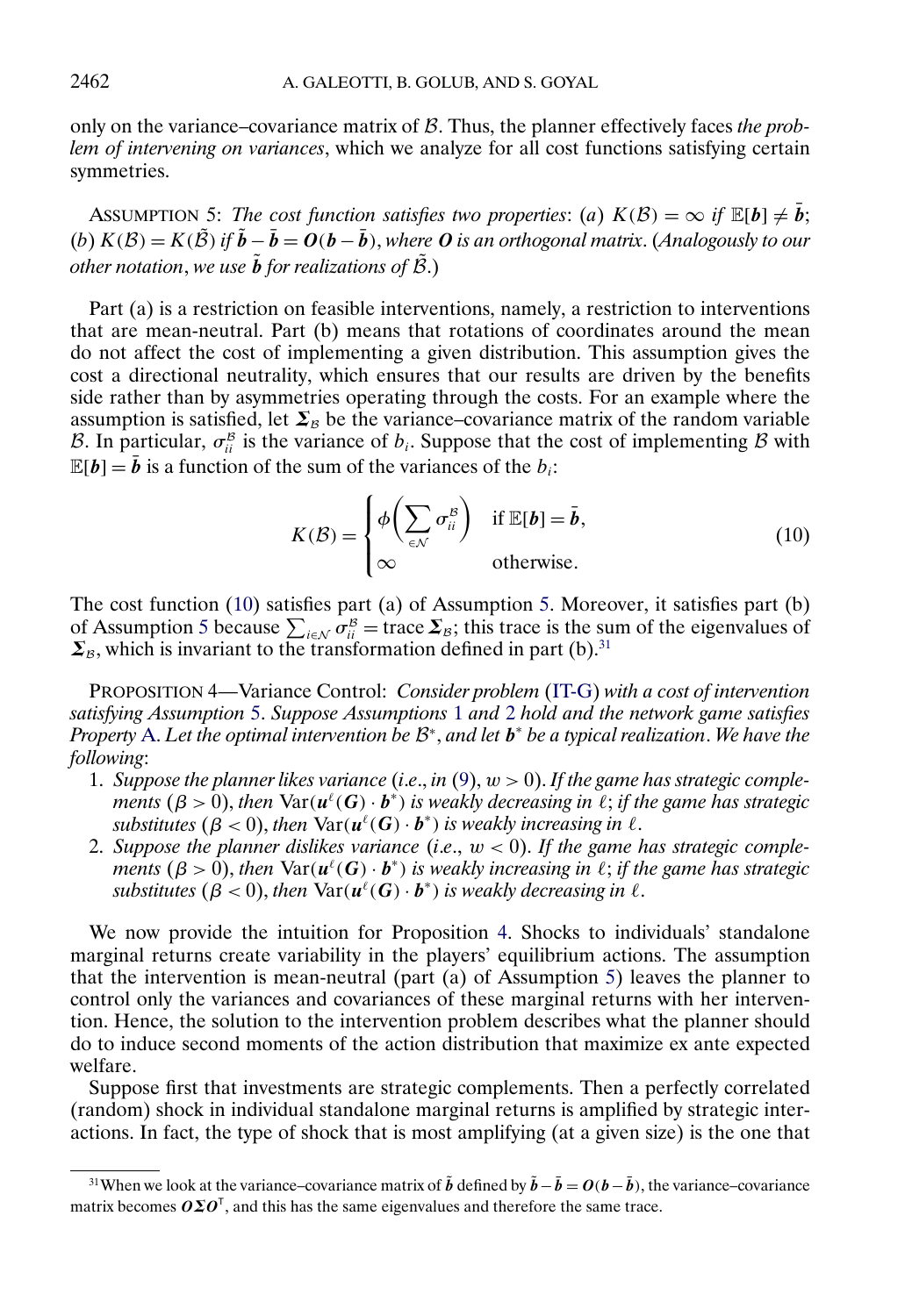<span id="page-18-0"></span>is perfectly correlated across individuals: a common deviation from the mean is scaled by the vector  $u^1$ —the individuals' eigenvector centralities. Such shocks are exactly what  $\underline{b}_1^* = \mathbf{u}^1(G) \cdot \mathbf{b}^*$  captures. Hence, this is the dimension of volatility that the planner most wants to increase if she likes variance in actions  $(w > 0)$  and most wants to decrease if she dislikes variance in actions  $(w < 0)$ .

If investments are strategic substitutes, then a perfectly correlated shock does *not* create a lot of variance in actions: the first-order response of all individuals to an increase in their standalone marginal returns is to increase investment, but that in turn makes all individuals decrease their investment somewhat because of the strategic substitutability with their neighbors. Hence, highly positively correlated shocks do not translate into high volatility. The shock profiles (of a fixed norm) that create the most variability in equilibrium actions are actually the ones in which neighbors have *negatively* correlated shocks. A planner that likes variance in actions will then prioritize such shocks. Because the last eigenvector of the system has entries that are as different as possible across neighbors, this is exactly the type of volatility that will be most amplified, and this is what the planner will focus on most.

EXAMPLE 3—Illustration in the Case of the Circle: Figure [1](#page-7-0) depicts six of the eigenvectors/principal components of a circle network with 14 nodes. The first principal component is a positive vector and so B projected on  $u^1(G)$  captures shocks that are positively correlated across all players. The second principal component (top left panel of Figure [1\)](#page-7-0) splits the graph into two sides, one with positive entries and the other with negative entries. Hence, B projected on  $u^2(G)$  captures shocks that are highly positively correlated on each side of the circle network, with the two opposite sides of the circle being anticorrelated. As we move along the sequence of eigenvectors  $u^{\ell}$ , we can see that B projected on the  $\ell$ th eigenvector represents patterns of shocks that "vary more" across the network. At the extreme, B projected on  $\mathbf{u}^{14}(G)$  (bottom-right panel of Figure [1\)](#page-7-0) captures the component of shocks that is perfectly anti-correlated across neighbors.<sup>32</sup>

## 6. CONCLUDING REMARKS

We have studied the problem of a planner who seeks to optimally target incentive changes in a network game. Our framework allows for a broad class of strategic and nonstrategic spillovers across neighbors. The main contribution of the paper is methodological: we show that principal components of the network of interaction provide a useful basis for analyzing the effects of an intervention. This decomposition leads to our main result: there is a close connection between the strategic properties of the game (whether actions are strategic complements or substitutes) and the weight that different principal components receive in the optimal intervention. To develop these ideas in the simplest way, we have focused on a model in which the matrix of interaction is symmetric, the costs of intervention are quadratic, and the intervention itself takes the form of altering the standalone marginal returns of actions. In the Supplemental Material, we relax these restrictions and develop extensions of our approach to non-symmetric matrices of interaction and to more general costs of intervention, including a model where interventions occur via monetary incentives for activity. We also relax Property [A,](#page-6-0) a technical condition which facilitated our basic analysis, and cover a more general class of externalities.

 $32$ As usual in this example, a generic G will not be perfectly symmetric and so a particular orientation of these eigenvectors will be selected.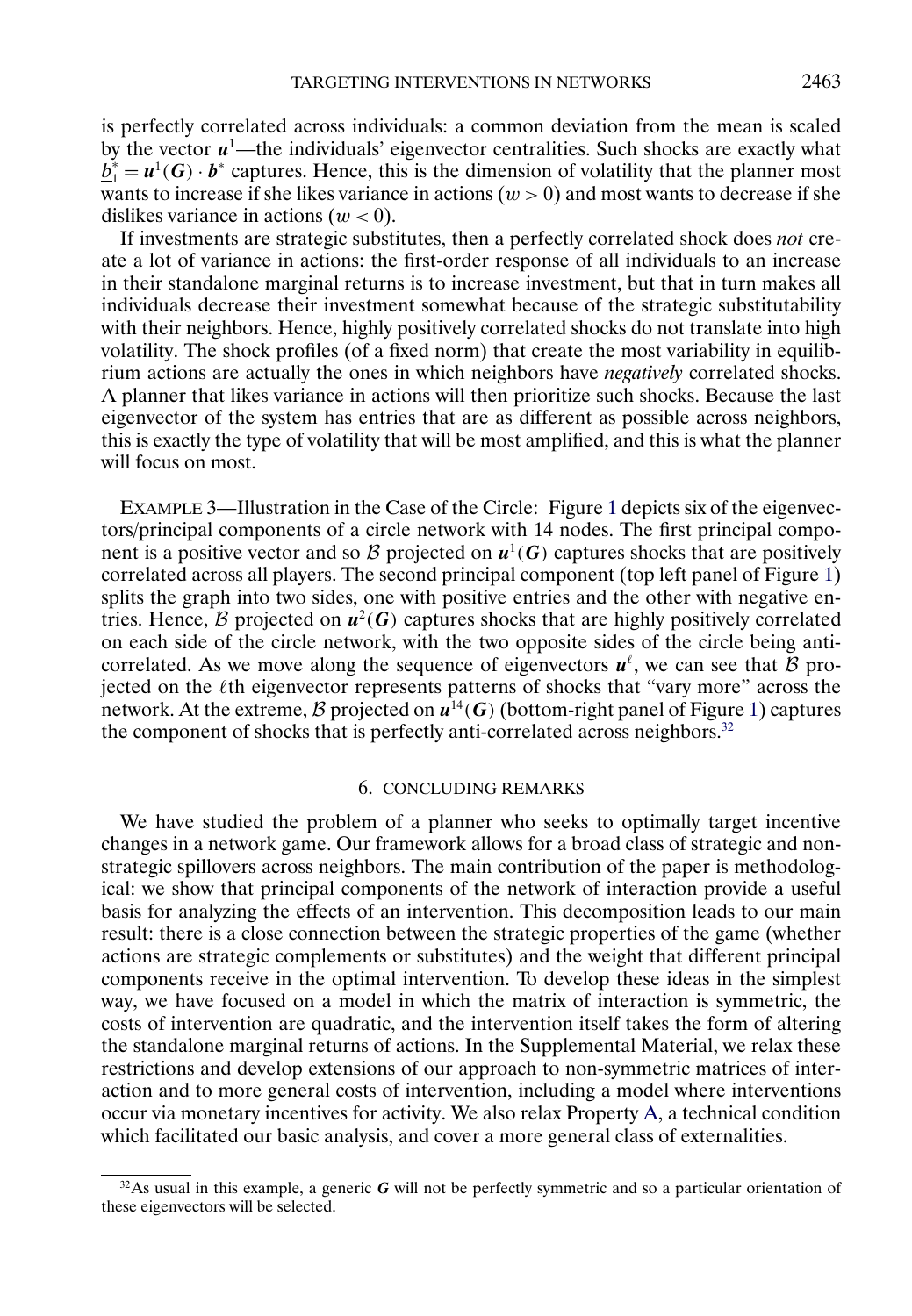<span id="page-19-0"></span>We briefly mention two further applications. In some circumstances, the planner seeks a budget-balanced tax/subsidy scheme in order to improve the economic outcome. In an oligopoly market, for example, a planner could tax some suppliers, thereby increasing their marginal costs, and then use that tax revenue to subsidize other suppliers. The planner will solve a problem similar to the one we have studied here, with the important difference that she will face a different constraint—namely, a budget-balance constraint. In ongoing work, [Galeotti, Golub, Goyal, Talamàs, and Tamuz](#page-25-0) [\(2020\)](#page-25-0) show that the principal component approach that we employed in this paper is useful in deriving the optimal taxation scheme and, in turn, in determining the welfare gains that can be achieved via tax/subsidy interventions in supply chains.<sup>33</sup>

We have focused on interventions that alter the standalone marginal returns of individuals. Another interesting problem is the study of interventions that alter the matrix of interaction. We hope this paper stimulates further work along these lines.

## APPENDIX: PROOFS

PROOF OF THEOREM [1:](#page-9-0) We wish to solve

$$
\max_{b} wa^{\mathsf{T}}a
$$
  
s.t.:  $[I - \beta G]a = b$ ,  

$$
\sum_{i \in \mathcal{N}} (b_i - \hat{b}_i)^2 \leq C.
$$

We transform the maximization problem into the basis given by the principal components of  $G$ . To this end, we first rewrite the cost and the objective in the principal components basis, using the fact that norms do not change under the orthogonal transformation  $U<sup>T</sup>$ . (The norm symbol  $\|\cdot\|$  always refers to the Euclidean norm.) Letting  $y = b - \hat{b}$ ,

$$
K(\mathbf{b}, \hat{\mathbf{b}}) = \sum_{i \in \mathcal{N}} y_i^2 = ||\mathbf{y}||_2^2 = \sum_{\ell=1}^n \underline{y}_{\ell}^2
$$

and

$$
wa^{\mathsf{T}}a = w||a||^2 = w||\underline{a}||^2 = w\underline{a}^{\mathsf{T}}\underline{a}.
$$

By recalling that, in equilibrium,  $\underline{a}^* = [I - \beta \Lambda]^{-1} \underline{b}$ , and using the definition  $\alpha_{\ell} = \frac{1}{\ell}$ , the intervention problem (IT) can be rewritten as  $\frac{1}{(1-\beta\lambda_{\ell}(G))^2}$ , the intervention problem [\(IT\)](#page-4-0) can be rewritten as

$$
\max_{\underline{b}} w \sum_{\ell=1}^{n} \alpha_{\ell} \underline{b}_{\ell}^{2}
$$
 (IT-PC)  
s.t. 
$$
\sum_{\ell=1}^{n} \underline{y}_{\ell}^{2} \leq C.
$$

<sup>&</sup>lt;sup>33</sup>In a recent paper, [Gaitonde, Kleinberg and Tardos](#page-25-0) [\(2020\)](#page-25-0) use spectral methods to study interventions that polarize opinions in a social network.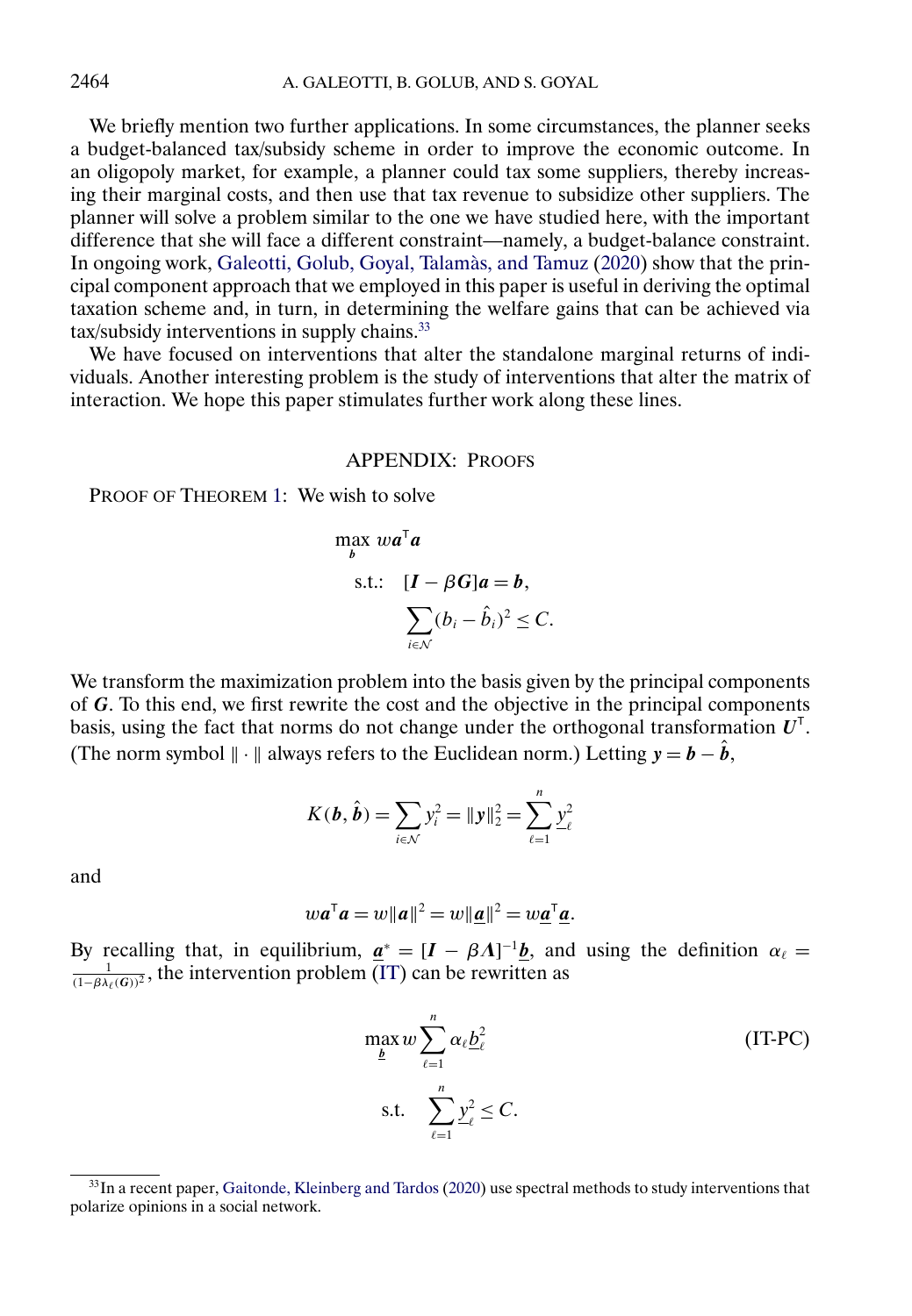We now transform the problem so that the control variable is x where  $x_{\ell} = y_{\ell}/\hat{b}_{\ell}$ . We obtain

$$
\max_{\mathbf{x}} w \sum_{\ell} \ell = 1^n \alpha_{\ell} (1 + x_{\ell})^2 \hat{\underline{b}}_{\ell}^2
$$
  
s.t. 
$$
\sum_{\ell=1}^n \hat{\underline{b}}_{\ell}^2 x_{\ell}^2 \leq C.
$$

Note that, for all  $\ell$ ,  $\alpha_{\ell}$  are well-defined (by Assumption [1\)](#page-3-0) and strictly positive (by genericity of G). This has two implications.<sup>34</sup>

First, at the optimal solution x<sup>∗</sup>, the resource constraint problem must bind. To see this, note that Assumption [3](#page-8-0) says that either  $w > 0$ , or  $w < 0$  and  $\sum_{\ell=1}^n \frac{\hat{b}^2_{\ell}}{\ell} > C$ . Suppose that at the optimal solution, the constraint does not bind. Then, without violating the constraint, we can slightly increase or decrease any  $x_{\ell}$ . If  $w > 0$  (resp.  $w < 0$ ), the increase or the decrease is guaranteed to increase (resp. decrease) the corresponding  $(x_\ell + 1)^2$  (since the  $\alpha_{\ell}$  are all strictly positive).

Second, we show that the optimal solution  $x^*$  satisfies  $x^*_{\ell} \ge 0$  for every  $\ell$  if  $w > 0$ , and  $x_{\ell}^* \in [-1,0]$  for every  $\ell$  if  $w < 0$ . Suppose  $w > 0$  and, for some  $\ell, x_{\ell}^* < 0$ . Then  $[-x_{\ell}^* +$  $1]^2 > [x^*_{\ell} + 1]^2$ . Since  $w > 0$  and every  $\alpha_{\ell}$  is positive, we can raise the aggregate utility without changing the cost by flipping the sign of  $x^*_{\ell}$ . Analogously, suppose  $w < 0$ . It is clear that if  $x^*_{\ell} < -1$ , then by setting  $x_{\ell} = -1$ , the objective improves and the constraint is relaxed; hence, at the optimum,  $x^*_{\ell} \geq -1$ . Suppose next that  $x_{\ell} > 0$  for some  $\ell$ . Then  $[-x^* + 1]^2 < [x^* + 1]^2$ . Since  $w < 0$  and every  $\alpha_{\ell}$  is positive, we can improve the value of the objective function without changing the cost by flipping the sign of  $x^*_{\ell}$ .

We now complete the proof. Observe that the Lagrangian corresponding to the maximization problem is

$$
\mathcal{L} = w \sum_{\ell=1}^n \alpha_\ell (1 + x_\ell)^2 \hat{\underline{b}}_\ell + \mu \Bigg[ C - \sum_{\ell=1}^n \hat{\underline{b}}_\ell^2 x_\ell^2 \Bigg].
$$

Taking our observation above that the constraint is binding at  $x = x^*$ , together with the standard results on the Karush–Kuhn–Tucker conditions, the first-order conditions must hold exactly at the optimum with a positive  $\mu$ :

$$
0 = \frac{\partial \mathcal{L}}{\partial x_{\ell}} = 2\underline{\hat{b}}_{\ell}^{2} \left[ w\alpha_{\ell} \left( 1 + x_{\ell}^{*} \right) - \mu x_{\ell}^{*} \right] = 0. \tag{11}
$$

We take a generic  $\hat{b}$  such that  $\underline{\hat{b}}_{\ell} \neq 0$  for all  $\ell$ . If, for some  $\ell$ , we had  $\mu = w\alpha_{\ell}$ , then the right-hand side of the second equality in (11) would be  $2\hat{b}_\ell^2 w \alpha_\ell$ , which, by the generic assumption we just made and the positivity of  $\alpha_{\ell}$ , would contradict (11). Thus, the following holds with a nonzero denominator:

$$
x_{\ell}^* = \frac{w\alpha_{\ell}}{\mu - w\alpha_{\ell}},
$$

<sup>&</sup>lt;sup>[3](#page-8-0)4</sup>Note that if Assumption 3 does not hold (i.e.,  $w < 0$  and  $\sum_{\ell=1}^n \hat{b}_\ell^2 \le C$ ), then the optimal solution is  $x_\ell^* = -1$ for all  $\ell$ . This is what we ruled out with Assumption [3,](#page-8-0) before Theorem [1.](#page-9-0)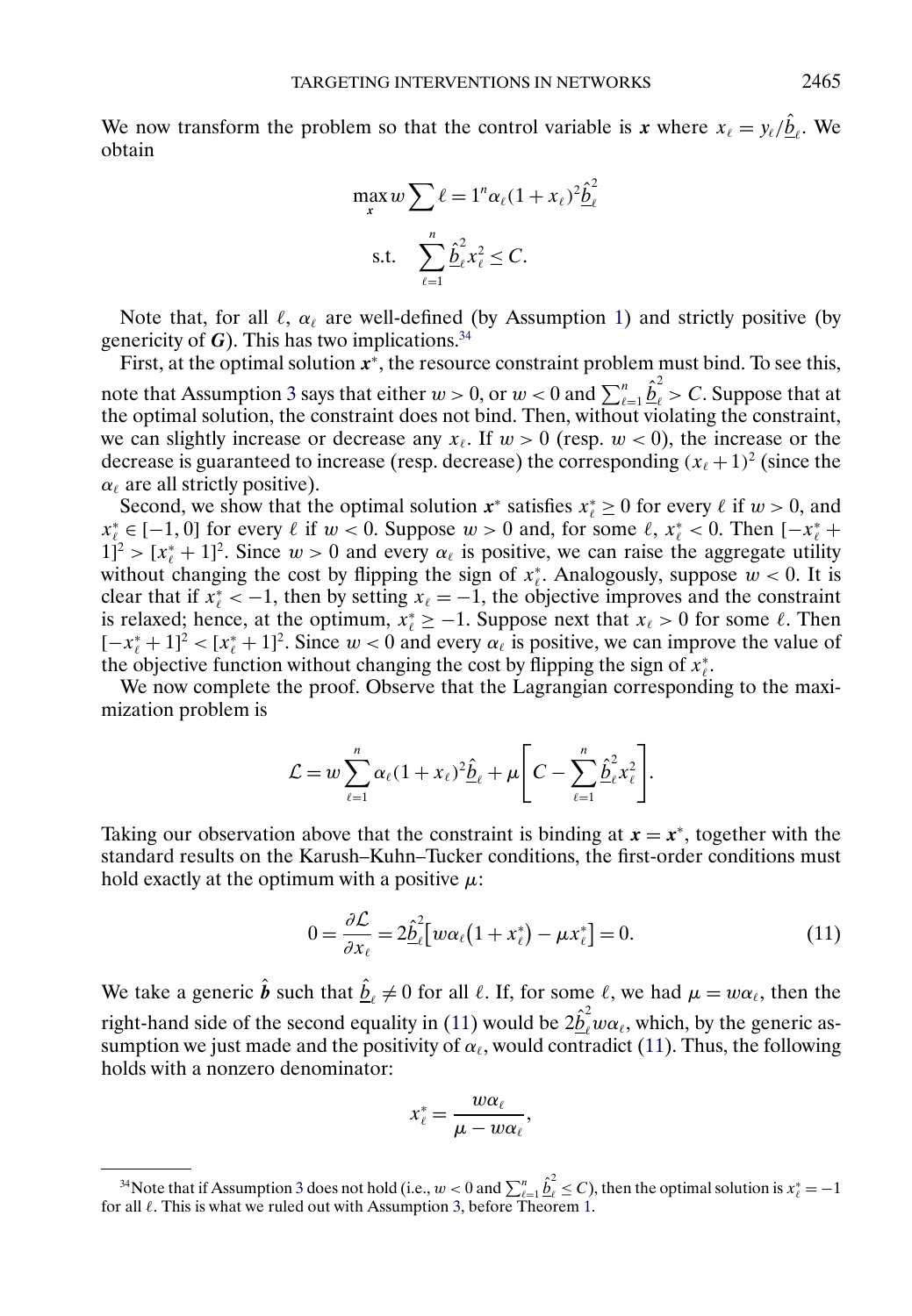and the Lagrange multiplier  $\mu$  is therefore pinned down by

$$
\sum_{\ell=1}^n w^2 \hat{\underline{b}}_{\ell}^2 \bigg(\frac{\alpha_{\ell}}{\mu - w\alpha_{\ell}}\bigg)^2 = C.
$$

Note finally that

$$
\rho(\mathbf{y}^*, \mathbf{u}^{\ell}(G)) = \frac{\mathbf{y}^* \cdot \mathbf{u}^{\ell}(G)}{\|\mathbf{y}^*\| \|\mathbf{u}^{\ell}(G)\|}
$$
  
= 
$$
\frac{\underline{y}^*}{\sqrt{C}} = \frac{\hat{\underline{b}}_{\ell} x_{\ell}^*}{\sqrt{C}} = \frac{\|\hat{\mathbf{b}}\|}{\sqrt{C}} \rho(\hat{\mathbf{b}}, \mathbf{u}^{\ell}(G)) x_{\ell}^* \propto_{\ell} \rho(\hat{\mathbf{b}}, \mathbf{u}^{\ell}(G)) x_{\ell}^*.
$$
 Q.E.D.

PROOF OF PROPOSITION [1:](#page-10-0) Part 1. From expression [\(6\)](#page-9-0) of Theorem [1,](#page-9-0) it follows that if  $C \to 0$ , then  $\mu \to \infty$ . The result follows by noticing that

$$
\frac{r_{\ell}^*}{r_{\ell'}^*} = \frac{\alpha_{\ell}}{\alpha_{\ell'}} \frac{\mu - w\alpha'_{\ell}}{\mu - w\alpha_{\ell}}.
$$

Part 2. Suppose that  $\beta > 0$ . Using the derivation of the last part of the proof of Theorem [1,](#page-9-0) we write

$$
\rho(y^*,u^{\ell}(G))=\frac{\|\hat{\boldsymbol{b}}\|}{\sqrt{C}}\rho(\hat{\boldsymbol{b}},u^{\ell}(G))x_{\ell}^*,
$$

with  $x_{\ell}^* = \frac{w\alpha_{\ell}}{\mu - w\alpha_{\ell}}$ . From expression [\(6\)](#page-9-0) of Theorem [1,](#page-9-0) it follows that if  $C \to \infty$ , then  $\mu \to$  $w\alpha_1$ . This implies that  $x^*_{\ell} \to \frac{\alpha_{\ell}}{\alpha_1 - \alpha_{\ell}}$  for all  $\ell \neq 1$ . As a result, if  $C \to \infty$ , then  $\rho(y^*, u^{\ell}(G)) \to$ 0 for all  $\ell \neq 1$  $\ell \neq 1$ . Furthermore, we can rewrite expression [\(6\)](#page-9-0) of Theorem 1 as

$$
\sum_{\ell=1}^n \left( \|\hat{\boldsymbol{b}}\| \rho(\hat{\boldsymbol{b}}, {\boldsymbol{u}}^{\ell}(\boldsymbol{G})) \frac{x_{\ell}^*}{\sqrt{C}} \right)^2 = 1,
$$

and therefore

$$
\lim_{C\to\infty}\sum_{\ell=1}^n\bigg(\|\hat{\boldsymbol{b}}\|\rho(\hat{\boldsymbol{b}},\boldsymbol{u}^{\ell}(\boldsymbol{G}))\frac{\boldsymbol{x}_{\ell}^*}{\sqrt{C}}\bigg)^2=\lim_{C\to\infty}\bigg(\|\hat{\boldsymbol{b}}\|\rho(\hat{\boldsymbol{b}},\boldsymbol{u}^1(\boldsymbol{G}))\frac{\boldsymbol{x}_1^*}{\sqrt{C}}\bigg)^2=1,
$$

where the first equality follows because  $x^*_{\ell} \to \frac{\alpha_{\ell}}{\alpha_1 - \alpha_{\ell}}$  for all  $\ell \neq 1$ . The proof for the case of  $\beta < 0$  follows the same steps, with the only exception that if  $C \to \infty$ , then  $\mu \to w\alpha_n$ . *Q.E.D.*

PROOF OF PROPOSITION [2:](#page-12-0) We first prove the result on welfare and then turn to the result on cosine similarity.

*Welfare.* Consider the case of strategic complementarities,  $\beta > 0$ . Define by  $\tilde{x}$  the sim*ple intervention, and note that*  $\tilde{x}_1 = \sqrt{C}/\hat{b}_1$  and that  $\tilde{x}_\ell = 0$  for all  $\ell > 1$ . The aggregate utility obtained under the simple intervention is

$$
W^{s} = \sum_{\ell=1}^{n} \hat{\underline{b}}_{\ell}^{2} \alpha_{\ell} (1 + \tilde{x}_{\ell})^{2} = \hat{\underline{b}}_{1}^{2} \alpha_{1} \tilde{x}_{1} (\tilde{x}_{1} + 2) + \sum_{\ell=1}^{n} \alpha_{\ell} \hat{\underline{b}}_{\ell}^{2}.
$$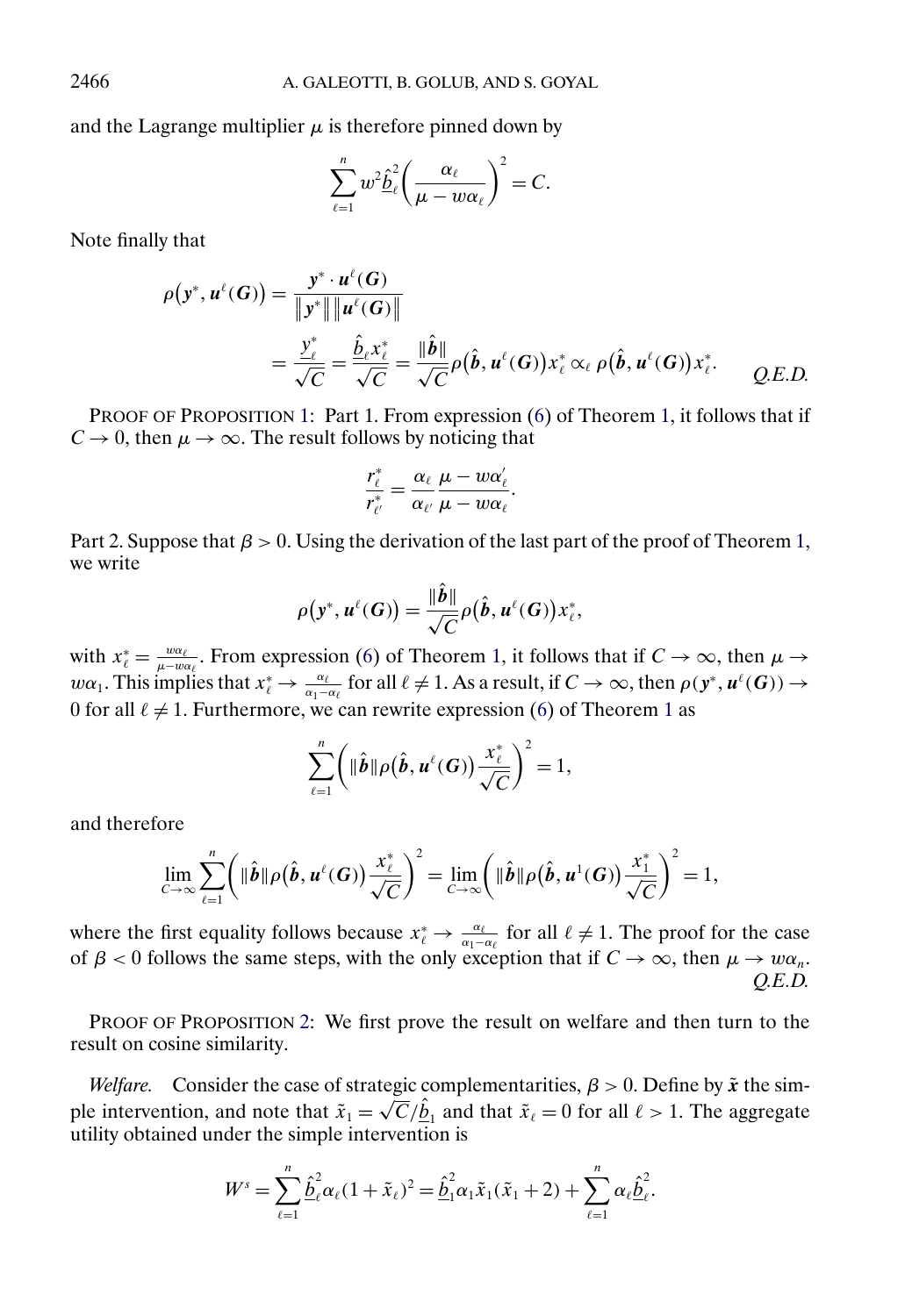The aggregate utility at the optimal intervention is

$$
W^* = \sum_{\ell=1}^n \hat{\underline{b}}_\ell^2 \alpha_\ell (1 + x_\ell^*)^2 = \hat{\underline{b}}_1^2 \alpha_1 x_1^* (x_1^* + 2) + \sum_{\ell=2}^n \hat{\underline{b}}_\ell^2 \alpha_\ell x_\ell^* (x_\ell^* + 2) + \sum_{\ell=1}^n \alpha_\ell \hat{\underline{b}}_\ell^2.
$$

Hence, letting  $D = \underline{\hat{b}}_1^2 \alpha_1 \tilde{x}_1(\tilde{x}_1 + 2) + \sum_{\ell=1}^n \alpha_\ell \underline{\hat{b}}_\ell^2$ ,

$$
W^* = \frac{\hat{b}_1^2 \alpha_1 x_1^* (x_1^* + 2) + \sum_{\ell=1}^n \alpha_\ell \hat{b}_\ell^2}{D} + \frac{\sum_{\ell=2}^n \hat{b}_\ell^2 \alpha_\ell x_\ell^* (x_\ell^* + 2)}{D}
$$
  
\n
$$
\leq 1 + \frac{\sum_{\ell=2}^n \hat{b}_\ell^2 \alpha_\ell x_\ell^* (x_\ell^* + 2)}{D}
$$
 as  $\tilde{x}_1 \geq x_1^*$   
\n
$$
\leq 1 + \frac{\sum_{\ell=2}^n \hat{b}_\ell^2 \alpha_\ell x_\ell^* (x_\ell^* + 2)}{\hat{b}_1^2 \alpha_1 \tilde{x}_1^2}
$$
 terms in *D* are positive  
\n
$$
= 1 + \frac{\sum_{\ell=2}^n \hat{b}_\ell^2 \alpha_\ell x_\ell^* (x_\ell^* + 2)}{\alpha_1 C}
$$
  
\n
$$
\leq 1 + \frac{2\alpha_1 - \alpha_2}{\alpha_1} \frac{\|\hat{\boldsymbol{b}}\|^2}{C} \left(\frac{\alpha_2}{\alpha_1 - \alpha_2}\right)^2
$$
 see calculation below  
\n
$$
\leq 1 + \frac{2\|\hat{\boldsymbol{b}}\|^2}{C} \left(\frac{\alpha_2}{\alpha_1 - \alpha_2}\right)^2.
$$

The fact  $\underline{b}_1^2 \tilde{x}_1^2 = C$ , used above, follows because the simple policy allocates the entire budget to changing  $\underline{b}_1.$  The inequality after that statement follows because

$$
\sum_{\ell=2}^{n} \hat{\underline{b}}_{\ell}^{2} \alpha_{\ell} x_{\ell}^{*}(x_{\ell}^{*}+2) \leq \alpha_{2} \sum_{\ell=2}^{n} \hat{\underline{b}}_{\ell}^{2} x_{\ell}^{*}(x_{\ell}^{*}+2) \qquad \text{ordering of the } \alpha_{\ell}
$$
\n
$$
\leq \alpha_{2} x_{2}^{*}(x_{2}^{*}+2) \sum_{\ell=2}^{n} \hat{\underline{b}}_{\ell}^{2} \qquad \text{Corollary 1}
$$
\n
$$
\leq \alpha_{2} \frac{w \alpha_{2}}{\mu - w \alpha_{2}} \left(\frac{w \alpha_{2}}{\mu - w \alpha_{2}} + 2\right) \sum_{\ell=2}^{n} \hat{\underline{b}}_{\ell}^{2} \qquad \text{Theorem 1}
$$
\n
$$
\leq \alpha_{2} \frac{w \alpha_{2}}{w \alpha_{1} - w \alpha_{2}} \left(\frac{w \alpha_{2}}{w \alpha_{1} - w \alpha_{2}} + 2\right) ||\hat{\underline{\boldsymbol{b}}}||^{2}
$$
\n
$$
= \left(\frac{\alpha_{2}}{\alpha_{1} - \alpha_{2}}\right)^{2} (2\alpha_{1} - \alpha_{2}) ||\hat{\boldsymbol{b}}||^{2}.
$$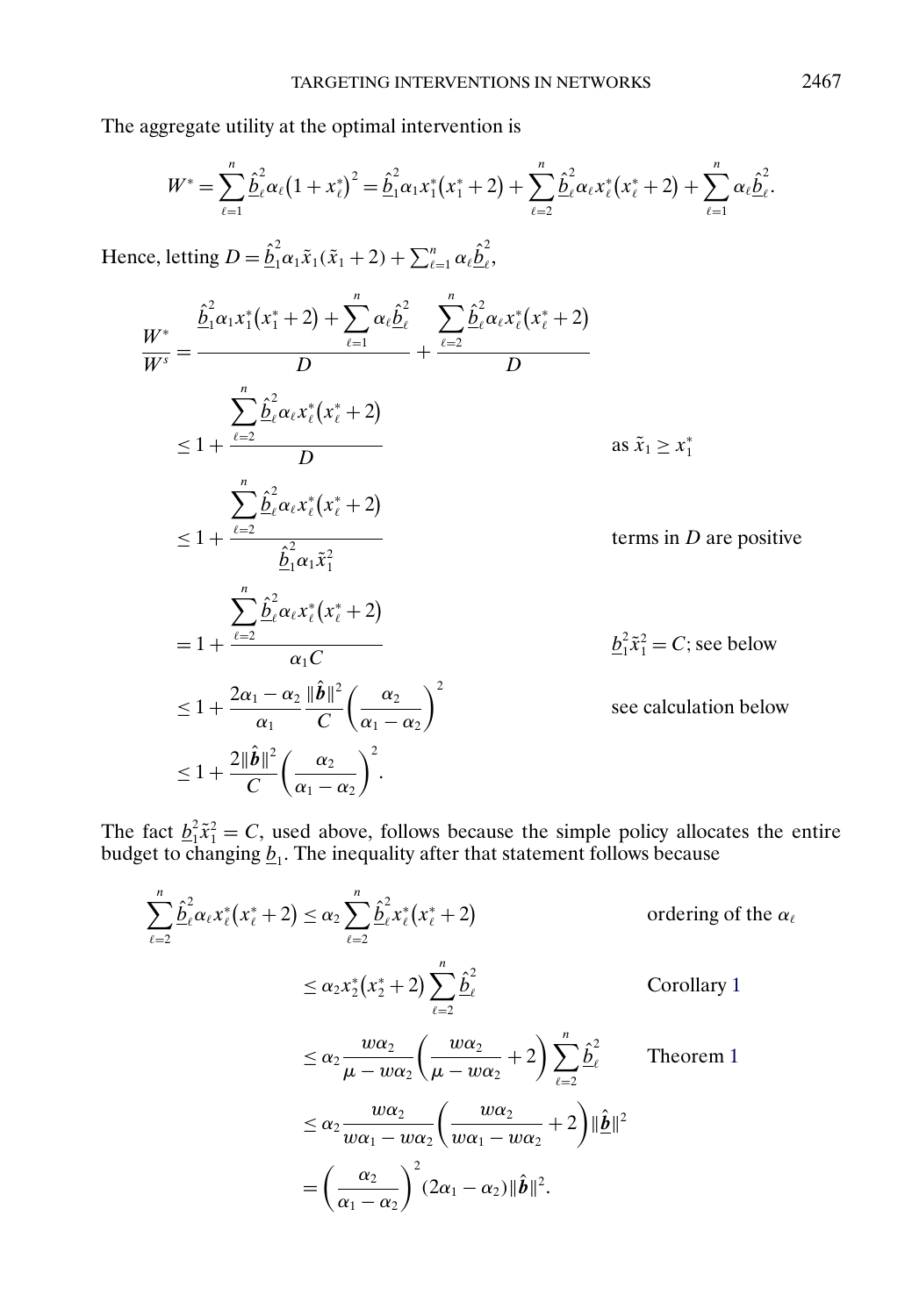Hence, the inequality

$$
C > \frac{2\|\hat{\boldsymbol{b}}\|^2}{\epsilon} \bigg(\frac{\alpha_2}{\alpha_1 - \alpha_2}\bigg)^2
$$

is sufficient to establish that  $\frac{W^*}{W^s} < 1 + \epsilon$ . The proof for the case of strategic substitutes follows the same steps; the only difference is that we use  $\alpha_n$  instead of  $\alpha_1$  and  $\alpha_{n-1}$  instead of  $\alpha_2$ .

*Cosine similarity.* We now turn to the cosine similarity result. We focus on the case of strategic complements. The proof for the case of strategic substitutes is analogous. We start by writing a useful explicit expression for  $\rho(\Delta \bm{b}^*, \sqrt{C}\bm{u}^1)$ :

$$
\rho(\Delta b^*, \sqrt{C}u^1) = \frac{(b^* - \hat{b}) \cdot (\sqrt{C}u^1)}{\Vert b^* - \hat{b} \Vert \Vert \sqrt{C}u^1 \Vert} = \frac{(b^* - \hat{b}) \cdot (u^1)}{\sqrt{C}},
$$
\n(12)

where the last equality follows because, at the optimum,  $||\boldsymbol{b}^* - \hat{\boldsymbol{b}}||^2 = C$ . At the optimal intervention, by Theorem [1,](#page-9-0)

$$
\underline{b}_{\ell}^* - \underline{\hat{b}}_{\ell} = \frac{w\alpha_{\ell}}{\mu - w\alpha_{\ell}}\underline{\hat{b}}_{\ell};
$$

now, using the definition  $\mathbf{b} = \mathbf{U}^T \mathbf{b}$ , we have that

$$
b_i^* - \hat{b}_i = w \sum_{\ell=1}^n u_\ell^i \frac{\alpha_\ell}{\mu - w \alpha_\ell} \hat{b}_\ell
$$

and therefore

$$
(\boldsymbol{b}^* - \hat{\boldsymbol{b}}) \cdot \boldsymbol{u}^1 = \sum_i \sum_{\ell=1}^n u_i^1 u_i^{\ell} \frac{w \alpha_{\ell}}{\mu - w \alpha_{\ell}} \hat{\underline{b}}_{\ell} = \sum_{\ell=1}^n \frac{w \alpha_{\ell}}{\mu - w \alpha_{\ell}} \hat{\underline{b}}_{\ell} (\boldsymbol{u}^1 \cdot \boldsymbol{u}^{\ell}) = \frac{w \alpha_1}{\mu - w \alpha_1} \hat{\underline{b}}_1.
$$

Hence, using this in equation (12), we can deduce that

$$
\rho(\Delta b^*, u^1) = \frac{1}{\sqrt{C}} \frac{w\alpha_1}{\mu - w\alpha_1} \hat{b}_1 \ge \sqrt{1 - \epsilon} \quad \text{iff} \quad \left(\frac{w\alpha_1}{\mu - w\alpha_1}\right)^2 \hat{b}_1^2 - C(1 - \epsilon) \ge 0. \tag{13}
$$

We now claim that the inequality in the above display after the "if and only if" follows from our hypothesis that

$$
C > \frac{2\|\hat{\boldsymbol{b}}\|^2}{\epsilon} \bigg(\frac{\alpha_2}{\alpha_1 - \alpha_2}\bigg)^2.
$$

This claim is established by the following lemma.

LEMMA 1: *Assume*

$$
C > \frac{2\|\hat{\boldsymbol{b}}\|^2}{\epsilon} \bigg(\frac{\alpha_2}{\alpha_1 - \alpha_2}\bigg)^2.
$$

<span id="page-23-0"></span>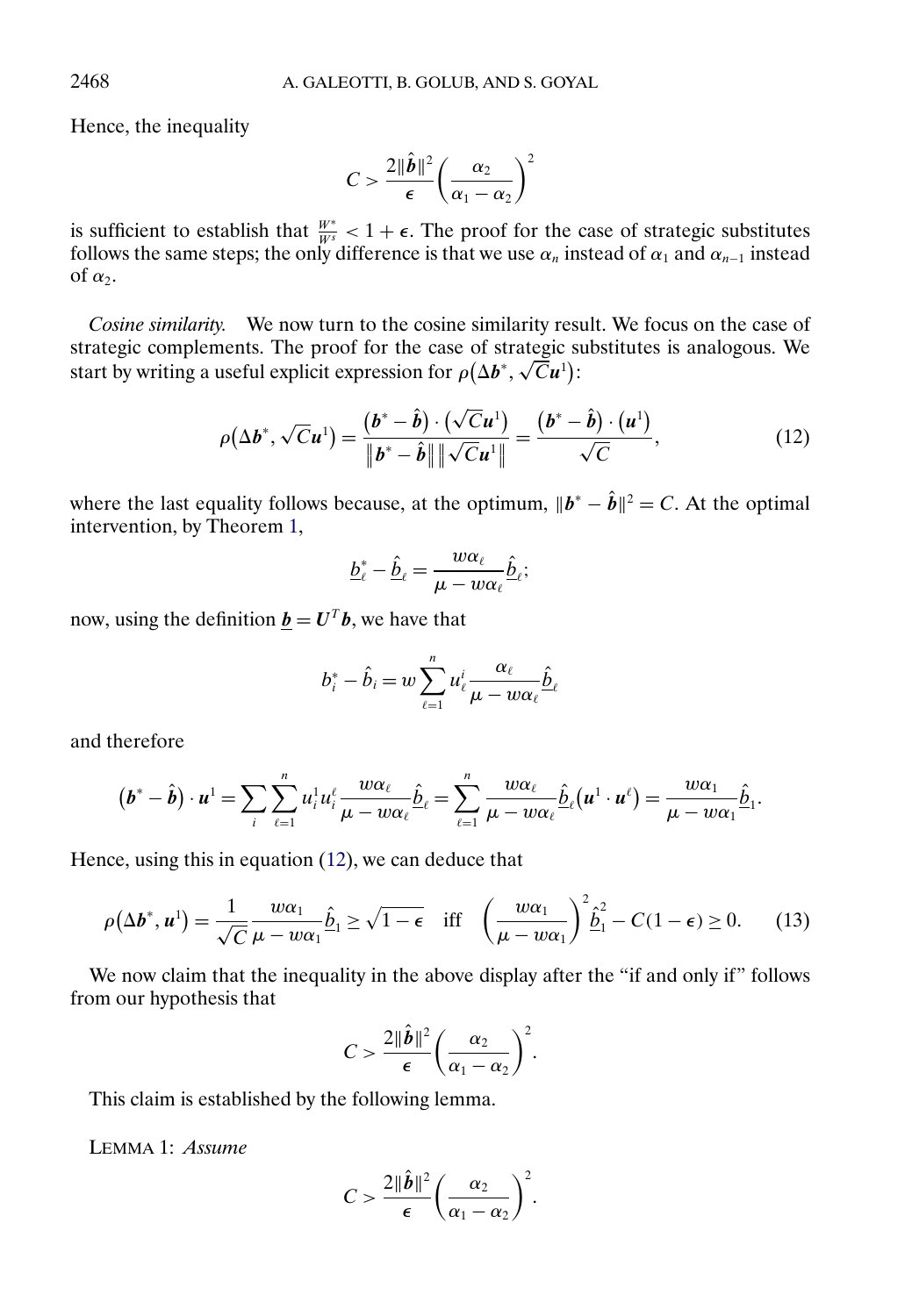<span id="page-24-0"></span>*Then*

$$
\left(\frac{w\alpha_1}{\mu - w\alpha_1}\right)^2 \hat{\underline{b}}_1^2 \ge C(1 - \epsilon). \tag{14}
$$

PROOF OF LEMMA [1:](#page-23-0) Note that

$$
C > \frac{2\|\hat{\boldsymbol{b}}\|^2}{\epsilon} \bigg(\frac{\alpha_2}{\alpha_1 - \alpha_2}\bigg)^2 \quad \Longrightarrow \quad \epsilon C > \|\hat{\boldsymbol{b}}\|^2 \bigg(\frac{\alpha_2}{\alpha_1 - \alpha_2}\bigg)^2,
$$

and therefore

$$
C(1-\epsilon) < C - \|\hat{\boldsymbol{b}}\|^2 \bigg(\frac{\alpha_2}{\alpha_1 - \alpha_2}\bigg)^2. \tag{15}
$$

But then we have the following chain of statements, explained immediately after the display:

$$
\left(\frac{w\alpha_1}{\mu - w\alpha_1}\right)^2 \hat{\underline{b}}_1^2 - C(1 - \epsilon) \ge \left(\frac{w\alpha_1}{\mu - w\alpha_1}\right)^2 \hat{\underline{b}}_1^2 - C + \|\hat{\boldsymbol{b}}\|^2 \left(\frac{\alpha_2}{\alpha_1 - \alpha_2}\right)^2
$$

$$
= \left(\frac{w\alpha_1}{\mu - w\alpha_1}\right)^2 \hat{\underline{b}}_1^2 - \sum_{\ell=1}^n \left(\frac{w\alpha_\ell}{\mu - w\alpha_\ell}\right)^2 \hat{\underline{b}}_\ell^2 + \|\hat{\boldsymbol{b}}\|^2 \left(\frac{\alpha_2}{\alpha_1 - \alpha_2}\right)^2
$$

$$
= \|\hat{\boldsymbol{b}}\|^2 \left(\frac{\alpha_2}{\alpha_1 - \alpha_2}\right)^2 - \sum_{\ell=2}^n \left(\frac{w\alpha_\ell}{\mu - w\alpha_\ell}\right)^2 \hat{\underline{b}}_\ell^2
$$

$$
= \left(\frac{\alpha_2}{\alpha_1 - \alpha_2}\right)^2 \sum_{\ell=1}^n \hat{\underline{b}}_\ell^2 - \sum_{\ell=2}^n \left(\frac{w\alpha_\ell}{\mu - w\alpha_\ell}\right)^2 \hat{\underline{b}}_\ell^2 > 0.
$$

The first inequality follows from substituting the upper bound on  $C(1 - \epsilon)$ , statement  $(15)$  above, which we derived from our initial condition on C. The equality after that follows by substituting the condition on the binding budget constraint at the optimum, which we derived in Theorem [1.](#page-9-0) The next equality follows by isolating the term for the first component in the summation and by noticing that that cancels with the first term. The next equality follows by noticing that  $\|\hat{\boldsymbol{b}}\|^2 = \|\hat{\boldsymbol{b}}\|^2$ . The final inequality follows because, from the facts that  $\mu > w\alpha_1$  and that  $\alpha_1 > \alpha_2 > \cdots > \alpha_n$ , we can deduce that for each  $\ell > 1$ ,

$$
\frac{w\alpha_{\ell}}{\mu - w\alpha_{\ell}} < \frac{w\alpha_{\ell}}{w\alpha_1 - w\alpha_{\ell}} = \frac{\alpha_{\ell}}{\alpha_1 - \alpha_{\ell}} < \frac{\alpha_2}{\alpha_1 - \alpha_2}.\tag{Q.E.D.}
$$

This concludes the proof of Proposition [2.](#page-12-0) *Q.E.D. Q.E.D.* 

#### **[REFERENCES](http://www.e-publications.org/srv/ecta/linkserver/setprefs?rfe_id=urn:sici%2F0012-9682%282020%2988%3A6%3C2445%3ATIIN%3E2.0.CO%3B2-I)**

- AKBARPOUR, M., S. MALLADI, AND A. SABERI (2020): "Just a Few Seeds More: Value of Network Information for Diffusion" Report, Graduate School of Business, Stanford University. [\[2447\]](#page-2-0)
- [ALLOUCH, N. \(2015\): "On the Private Provision of Public Goods on Networks,"](http://www.e-publications.org/srv/ecta/linkserver/openurl?rft_dat=bib:2/allouch2015private&rfe_id=urn:sici%2F0012-9682%282020%2988%3A6%3C2445%3ATIIN%3E2.0.CO%3B2-I) *Journal of Economic Theory*, [157, 527–552.](http://www.e-publications.org/srv/ecta/linkserver/openurl?rft_dat=bib:2/allouch2015private&rfe_id=urn:sici%2F0012-9682%282020%2988%3A6%3C2445%3ATIIN%3E2.0.CO%3B2-I) [\[2450\]](#page-5-0)
- (2017): "Aggregation in Networks," Discussion Paper 1718, School of Economics, University of Kent. [\[2450\]](#page-5-0)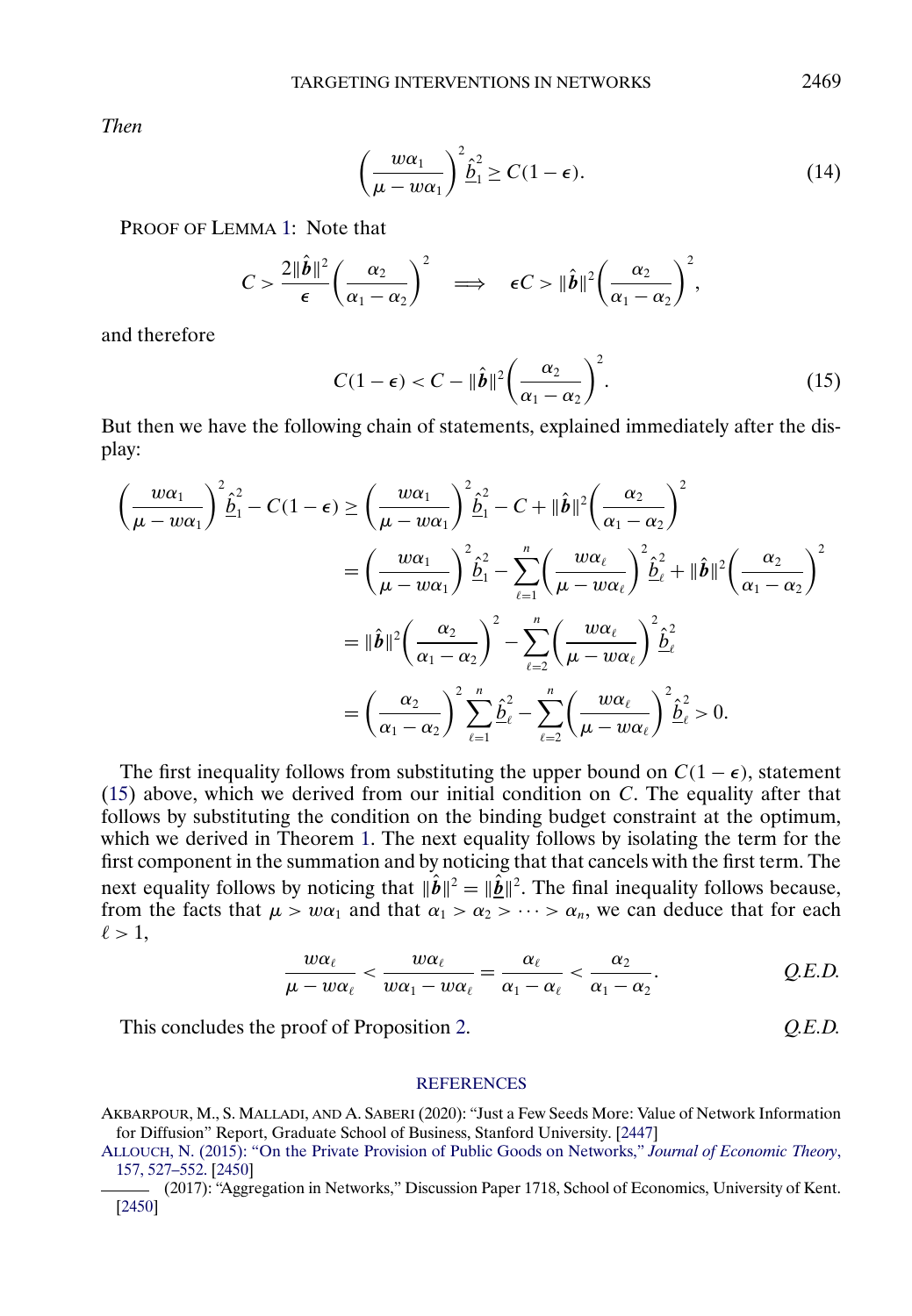- <span id="page-25-0"></span>ALON, N., AND N. KAHALE [\(1997\): "A Spectral Technique for Coloring Random 3-Colorable Graphs,"](http://www.e-publications.org/srv/ecta/linkserver/openurl?rft_dat=bib:4/alon1997spectral&rfe_id=urn:sici%2F0012-9682%282020%2988%3A6%3C2445%3ATIIN%3E2.0.CO%3B2-I) *SIAM [Journal on Computing](http://www.e-publications.org/srv/ecta/linkserver/openurl?rft_dat=bib:4/alon1997spectral&rfe_id=urn:sici%2F0012-9682%282020%2988%3A6%3C2445%3ATIIN%3E2.0.CO%3B2-I)*, 26, 1733–1748. [\[2457\]](#page-12-0)
- ANGELETOS, G.-M., AND A. PAVAN [\(2007\): "Efficient Use of Information and Social Value of Information,"](http://www.e-publications.org/srv/ecta/linkserver/openurl?rft_dat=bib:5/angeletospavan2007&rfe_id=urn:sici%2F0012-9682%282020%2988%3A6%3C2445%3ATIIN%3E2.0.CO%3B2-I) *Econometrica*[, 75, 1103–1142.](http://www.e-publications.org/srv/ecta/linkserver/openurl?rft_dat=bib:5/angeletospavan2007&rfe_id=urn:sici%2F0012-9682%282020%2988%3A6%3C2445%3ATIIN%3E2.0.CO%3B2-I) [\[2446](#page-1-0)[,2451\]](#page-6-0)
- BALLESTER, C., A. CALVÓ-ARMENGOL, AND Y. ZENOU [\(2006\): "Who's Who in Networks. Wanted: The Key](http://www.e-publications.org/srv/ecta/linkserver/openurl?rft_dat=bib:6/Ballester2006&rfe_id=urn:sici%2F0012-9682%282020%2988%3A6%3C2445%3ATIIN%3E2.0.CO%3B2-I) Player," *Econometrica*[, 74, 1403–1417.](http://www.e-publications.org/srv/ecta/linkserver/openurl?rft_dat=bib:6/Ballester2006&rfe_id=urn:sici%2F0012-9682%282020%2988%3A6%3C2445%3ATIIN%3E2.0.CO%3B2-I) [\[2446](#page-1-0)[,2447](#page-2-0)[,2449](#page-4-0)[,2450\]](#page-5-0)
- [BANERJEE, A., A. G. CHANDRASEKHAR, E. DUFLO,](http://www.e-publications.org/srv/ecta/linkserver/openurl?rft_dat=bib:7/banerjee2013diffusion&rfe_id=urn:sici%2F0012-9682%282020%2988%3A6%3C2445%3ATIIN%3E2.0.CO%3B2-I) AND M. O. DUFLO (2013): "The Diffusion of Microfinance," *Science*[, 341, 1236498.](http://www.e-publications.org/srv/ecta/linkserver/openurl?rft_dat=bib:7/banerjee2013diffusion&rfe_id=urn:sici%2F0012-9682%282020%2988%3A6%3C2445%3ATIIN%3E2.0.CO%3B2-I) [\[2447\]](#page-2-0)
- BELHAJ, M., F. DEROÏAN, AND S. SAFI (2020): "Targeting in Networks under Costly Agreements," Report, Aix-Marseille University. [\[2447\]](#page-2-0)
- BLOCH, F., AND N. QUEROU [\(2013\): "Pricing in Social Networks,"](http://www.e-publications.org/srv/ecta/linkserver/openurl?rft_dat=bib:9/BlochQuerou2013&rfe_id=urn:sici%2F0012-9682%282020%2988%3A6%3C2445%3ATIIN%3E2.0.CO%3B2-I) *Games and Economic Behavior*, 80, 263–281. [\[2447\]](#page-2-0)
- [BORGATTI, S. \(2006\): "Identifying Sets of Key Players in a Social Network,"](http://www.e-publications.org/srv/ecta/linkserver/openurl?rft_dat=bib:10/Borgatti2006&rfe_id=urn:sici%2F0012-9682%282020%2988%3A6%3C2445%3ATIIN%3E2.0.CO%3B2-I) *Computational and Mathematical [Organization Theory](http://www.e-publications.org/srv/ecta/linkserver/openurl?rft_dat=bib:10/Borgatti2006&rfe_id=urn:sici%2F0012-9682%282020%2988%3A6%3C2445%3ATIIN%3E2.0.CO%3B2-I)*, 12, 21–34. [\[2447\]](#page-2-0)
- BRAMOULLÉ, Y., AND R. KRANTON [\(2007\): "Public Goods in Networks,"](http://www.e-publications.org/srv/ecta/linkserver/openurl?rft_dat=bib:11/BramoulleKranton2007&rfe_id=urn:sici%2F0012-9682%282020%2988%3A6%3C2445%3ATIIN%3E2.0.CO%3B2-I) *Journal of Economic Theory*, 135, [478–494.](http://www.e-publications.org/srv/ecta/linkserver/openurl?rft_dat=bib:11/BramoulleKranton2007&rfe_id=urn:sici%2F0012-9682%282020%2988%3A6%3C2445%3ATIIN%3E2.0.CO%3B2-I) [\[2446](#page-1-0)[,2450\]](#page-5-0)
- BRAMOULLÉ, Y., R. KRANTON, AND M. D'AMOURS [\(2014\): "Strategic Interaction and Networks,"](http://www.e-publications.org/srv/ecta/linkserver/openurl?rft_dat=bib:12/bramoulle2014strategic&rfe_id=urn:sici%2F0012-9682%282020%2988%3A6%3C2445%3ATIIN%3E2.0.CO%3B2-I) *The Ameri[can Economic Review](http://www.e-publications.org/srv/ecta/linkserver/openurl?rft_dat=bib:12/bramoulle2014strategic&rfe_id=urn:sici%2F0012-9682%282020%2988%3A6%3C2445%3ATIIN%3E2.0.CO%3B2-I)*, 104, 898–930. [\[2447](#page-2-0)[,2449\]](#page-4-0)
- CANDOGAN, O., K. BIMPIKIS, AND A. OZDAGLAR [\(2012\): "Optimal Pricing in Networks With Externalities,"](http://www.e-publications.org/srv/ecta/linkserver/openurl?rft_dat=bib:13/Candoganetal2012&rfe_id=urn:sici%2F0012-9682%282020%2988%3A6%3C2445%3ATIIN%3E2.0.CO%3B2-I) *[Operations Research](http://www.e-publications.org/srv/ecta/linkserver/openurl?rft_dat=bib:13/Candoganetal2012&rfe_id=urn:sici%2F0012-9682%282020%2988%3A6%3C2445%3ATIIN%3E2.0.CO%3B2-I)*, 60, 883–905. [\[2447\]](#page-2-0)
- CHUNG, F. R., AND F. C. GRAHAM (1997): *Spectral Graph Theory*, Vol. 92. American Mathematical Soc. [\[2452\]](#page-7-0)
- CVETKOVIC, D., D. M. CVETKOVIC´, P. ROWLINSON, AND S. SIMIC (1997): *Eigenspaces of Graphs*, Vol. 66. Cambridge University Press. [\[2452\]](#page-7-0)
- [DAVIES, E. B., G. M. GLADWELL, J. LEYDOLD,](http://www.e-publications.org/srv/ecta/linkserver/openurl?rft_dat=bib:16/discretenodal&rfe_id=urn:sici%2F0012-9682%282020%2988%3A6%3C2445%3ATIIN%3E2.0.CO%3B2-I) AND P. F. STADLER (2001): "Discrete Nodal Domain Theorems," *[Linear Algebra and its Applications](http://www.e-publications.org/srv/ecta/linkserver/openurl?rft_dat=bib:16/discretenodal&rfe_id=urn:sici%2F0012-9682%282020%2988%3A6%3C2445%3ATIIN%3E2.0.CO%3B2-I)*, 336, 51–60. [\[2452\]](#page-7-0)
- [DEMANGE, G. \(2017\): "Optimal Targeting Strategies in a Network Under Complementarities,"](http://www.e-publications.org/srv/ecta/linkserver/openurl?rft_dat=bib:17/GDemange&rfe_id=urn:sici%2F0012-9682%282020%2988%3A6%3C2445%3ATIIN%3E2.0.CO%3B2-I) *Games and [Economic Behaviour](http://www.e-publications.org/srv/ecta/linkserver/openurl?rft_dat=bib:17/GDemange&rfe_id=urn:sici%2F0012-9682%282020%2988%3A6%3C2445%3ATIIN%3E2.0.CO%3B2-I)*, 105, 84–103. [\[2447\]](#page-2-0)
- DESAI, M., AND V. RAO [\(1994\): "A Characterization of the Smallest Eigenvalue of a Graph,"](http://www.e-publications.org/srv/ecta/linkserver/openurl?rft_dat=bib:18/desai1994characterization&rfe_id=urn:sici%2F0012-9682%282020%2988%3A6%3C2445%3ATIIN%3E2.0.CO%3B2-I) *Journal of Graph Theory*[, 18, 181–194.](http://www.e-publications.org/srv/ecta/linkserver/openurl?rft_dat=bib:18/desai1994characterization&rfe_id=urn:sici%2F0012-9682%282020%2988%3A6%3C2445%3ATIIN%3E2.0.CO%3B2-I) [\[2457\]](#page-12-0)
- FAINMESSER, I., AND A. GALEOTTI [\(2017\): "Pricing Network Effects,"](http://www.e-publications.org/srv/ecta/linkserver/openurl?rft_dat=bib:19/FainmesserGaleotti2017&rfe_id=urn:sici%2F0012-9682%282020%2988%3A6%3C2445%3ATIIN%3E2.0.CO%3B2-I) *Review of Economic Studies*, 83, 165– [198.](http://www.e-publications.org/srv/ecta/linkserver/openurl?rft_dat=bib:19/FainmesserGaleotti2017&rfe_id=urn:sici%2F0012-9682%282020%2988%3A6%3C2445%3ATIIN%3E2.0.CO%3B2-I) [\[2447\]](#page-2-0)
- GAITONDE, J., J. KLEINBERG, AND É. TARDOS (2020): "Adversarial Perturbations of Opinion Dynamics in Networks," Report, Cornell University, <https://arxiv.org/abs/2003.07010>. [\[2464\]](#page-19-0)
- GALEOTTI, A., AND S. GOYAL [\(2009\): "Influencing the Influencers: A Theory of Strategic Diffusion,"](http://www.e-publications.org/srv/ecta/linkserver/openurl?rft_dat=bib:21/GaleottiGoyal2009&rfe_id=urn:sici%2F0012-9682%282020%2988%3A6%3C2445%3ATIIN%3E2.0.CO%3B2-I) *The Rand [Journal of Economics](http://www.e-publications.org/srv/ecta/linkserver/openurl?rft_dat=bib:21/GaleottiGoyal2009&rfe_id=urn:sici%2F0012-9682%282020%2988%3A6%3C2445%3ATIIN%3E2.0.CO%3B2-I)*, 40, 509–532. [\[2447\]](#page-2-0)

[\(2010\): "The Law of the Few,"](http://www.e-publications.org/srv/ecta/linkserver/openurl?rft_dat=bib:22/GaleottiGoyal2010&rfe_id=urn:sici%2F0012-9682%282020%2988%3A6%3C2445%3ATIIN%3E2.0.CO%3B2-I) *American Economic Review*, 100, 1468–1492. [\[2450\]](#page-5-0)

- GALEOTTI, A., AND B. W. ROGERS [\(2013\): "Strategic Immunization and Group Structure,"](http://www.e-publications.org/srv/ecta/linkserver/openurl?rft_dat=bib:23/GaleottiRogers&rfe_id=urn:sici%2F0012-9682%282020%2988%3A6%3C2445%3ATIIN%3E2.0.CO%3B2-I) *American Eco[nomic Journal: Microeconomics](http://www.e-publications.org/srv/ecta/linkserver/openurl?rft_dat=bib:23/GaleottiRogers&rfe_id=urn:sici%2F0012-9682%282020%2988%3A6%3C2445%3ATIIN%3E2.0.CO%3B2-I)*, 5, 1–32. [\[2447\]](#page-2-0)
- GALEOTTI, A., B. GOLUB, S. GOYAL, E. TALAMÀS, AND O. TAMUZ (2020): "Targeted Taxes and Subsidies in Supply Chains," Report. [\[2464\]](#page-19-0)
- GALEOTTI, A., B. GOLUB S. GOYAL (2020): "Supplement to 'Targeting Interventions in Networks'," *Econometrica Supplemental Material*, 88, [https://doi.org/10.3982/ECTA16173.](https://doi.org/10.3982/ECTA16173) [\[2448\]](#page-3-0)
- [GALEOTTI, A., S. GOYAL, M. O. JACKSON, F. VEGA-REDONDO,](http://www.e-publications.org/srv/ecta/linkserver/openurl?rft_dat=bib:26/Galeottietal2010&rfe_id=urn:sici%2F0012-9682%282020%2988%3A6%3C2445%3ATIIN%3E2.0.CO%3B2-I) AND L. YARIV (2010): "Network Games," *[Review of Economic Studies](http://www.e-publications.org/srv/ecta/linkserver/openurl?rft_dat=bib:26/Galeottietal2010&rfe_id=urn:sici%2F0012-9682%282020%2988%3A6%3C2445%3ATIIN%3E2.0.CO%3B2-I)*, 77, 218–244. [\[2447\]](#page-2-0)
- GOLUB, B., AND M. O. JACKSON [\(2012\): "How Homophily Affects the Speed of Learning and Best-Response](http://www.e-publications.org/srv/ecta/linkserver/openurl?rft_dat=bib:27/golub-jackson-homophily&rfe_id=urn:sici%2F0012-9682%282020%2988%3A6%3C2445%3ATIIN%3E2.0.CO%3B2-I) Dynamics," *[The Quarterly Journal of Economics](http://www.e-publications.org/srv/ecta/linkserver/openurl?rft_dat=bib:27/golub-jackson-homophily&rfe_id=urn:sici%2F0012-9682%282020%2988%3A6%3C2445%3ATIIN%3E2.0.CO%3B2-I)*, 127, 1287–1338. [\[2459\]](#page-14-0)
- GOLUB, B., AND S. MORRIS (2020): "Expectations, Networks and Conventions," Report, Department of Eonomics, Harvard University, <https://arxiv.org/abs/2009.13802>. [\[2460\]](#page-15-0)
- GOYAL, S., AND J. MORAGA-GONZALEZ (2001): "R&D Networks," *[The Rand Journal of Economics](http://www.e-publications.org/srv/ecta/linkserver/openurl?rft_dat=bib:29/GoyalMoraga&rfe_id=urn:sici%2F0012-9682%282020%2988%3A6%3C2445%3ATIIN%3E2.0.CO%3B2-I)*, 32, 686– [707.](http://www.e-publications.org/srv/ecta/linkserver/openurl?rft_dat=bib:29/GoyalMoraga&rfe_id=urn:sici%2F0012-9682%282020%2988%3A6%3C2445%3ATIIN%3E2.0.CO%3B2-I) [\[2446](#page-1-0)[,2450\]](#page-5-0)
- GOYAL, S., J. MORAGA, AND M. VAN DER LEIJ [\(2006\): "Economics: An Emerging Small World?"](http://www.e-publications.org/srv/ecta/linkserver/openurl?rft_dat=bib:30/Goyaletal2006&rfe_id=urn:sici%2F0012-9682%282020%2988%3A6%3C2445%3ATIIN%3E2.0.CO%3B2-I) *Journal of [Political Economy](http://www.e-publications.org/srv/ecta/linkserver/openurl?rft_dat=bib:30/Goyaletal2006&rfe_id=urn:sici%2F0012-9682%282020%2988%3A6%3C2445%3ATIIN%3E2.0.CO%3B2-I)*, 114, 403–412. [\[2447\]](#page-2-0)
- HARTFIEL, D., AND C. D. MEYER [\(1998\): "On the Structure of Stochastic Matrices With a Subdominant](http://www.e-publications.org/srv/ecta/linkserver/openurl?rft_dat=bib:31/hartfiel1998structure&rfe_id=urn:sici%2F0012-9682%282020%2988%3A6%3C2445%3ATIIN%3E2.0.CO%3B2-I) Eigenvalue Near 1," *[Linear Algebra and its Applications](http://www.e-publications.org/srv/ecta/linkserver/openurl?rft_dat=bib:31/hartfiel1998structure&rfe_id=urn:sici%2F0012-9682%282020%2988%3A6%3C2445%3ATIIN%3E2.0.CO%3B2-I)*, 272, 193–203. [\[2459\]](#page-14-0)
- JACKSON, M., B. W. ROGERS, AND Y. ZENOU [\(2017\): "The Economic Consequences of Social-Network Struc](http://www.e-publications.org/srv/ecta/linkserver/openurl?rft_dat=bib:32/JacksonRogersZenou2017&rfe_id=urn:sici%2F0012-9682%282020%2988%3A6%3C2445%3ATIIN%3E2.0.CO%3B2-I)ture," *[Journal of Economic Literature](http://www.e-publications.org/srv/ecta/linkserver/openurl?rft_dat=bib:32/JacksonRogersZenou2017&rfe_id=urn:sici%2F0012-9682%282020%2988%3A6%3C2445%3ATIIN%3E2.0.CO%3B2-I)*, 55, 49–95. [\[2446\]](#page-1-0)
- KEMPE, D., J. KLEINBERG, AND E. TARDOS (2003): "Maximizing the Spread of Influence Through a Social Network," in *Proceedings 9th ACM SIGKDD International Conference on Knowledge Discovery and Data Mining*. [\[2447\]](#page-2-0)